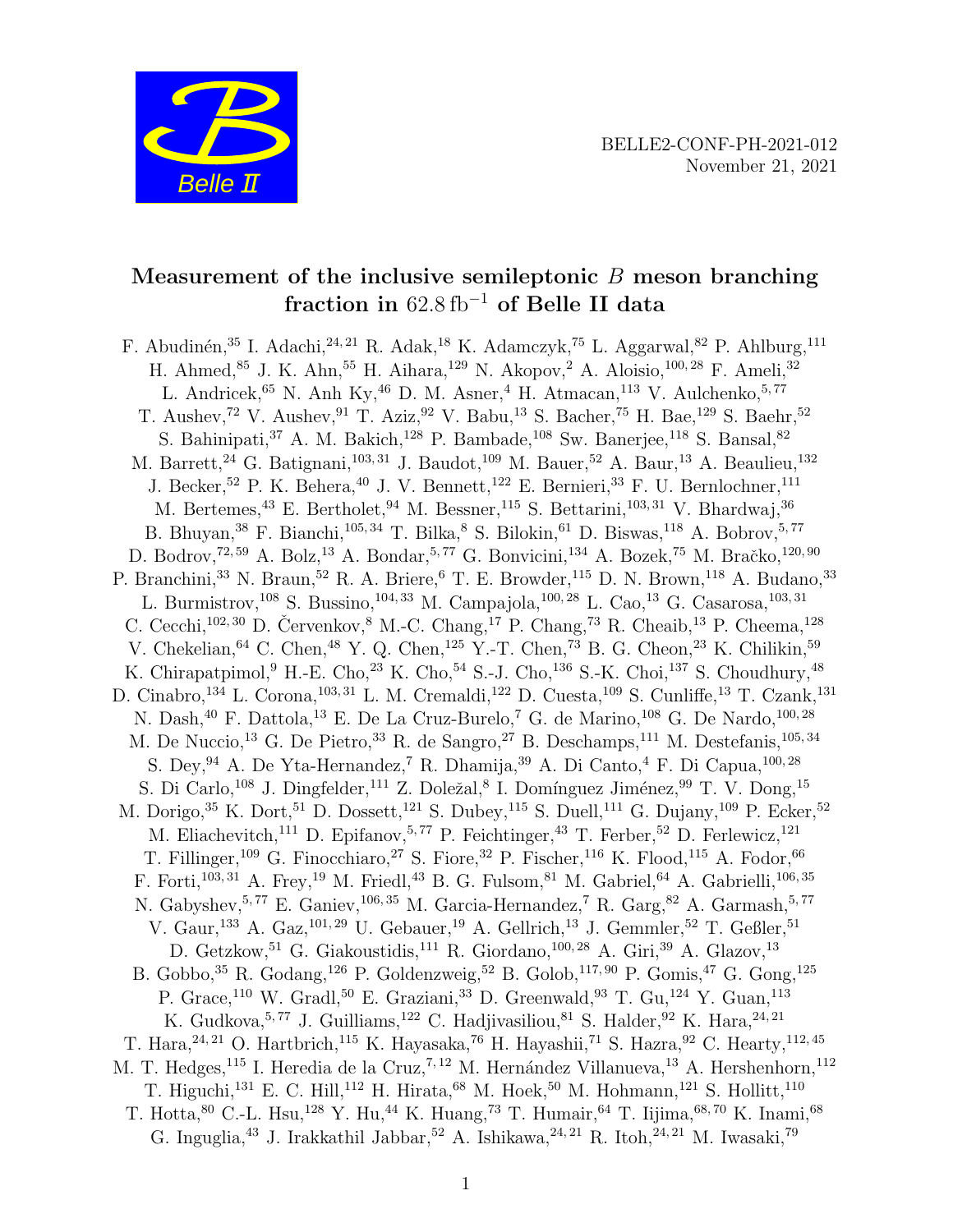Y. Iwasaki,  $^{24}$  S. Iwata,  $^{98}$  P. Jackson,  $^{110}$  W. W. Jacobs,  $^{41}$  I. Jaegle,  $^{114}$  D. E. Jaffe,  $^{4}$ E.-J. Jang,<sup>22</sup> M. Jeandron,<sup>122</sup> H. B. Jeon,<sup>58</sup> S. Jia,<sup>18</sup> Y. Jin,<sup>35</sup> C. Joo,<sup>131</sup> K. K. Joo,<sup>11</sup> H. Junkerkalefeld,<sup>111</sup> I. Kadenko,<sup>91</sup> J. Kahn,<sup>52</sup> H. Kakuno,<sup>98</sup> M. Kaleta,<sup>75</sup> A. B. Kaliyar,<sup>92</sup> J. Kandra, <sup>8</sup> K. H. Kang, <sup>131</sup> P. Kapusta, <sup>75</sup> R. Karl, <sup>13</sup> G. Karyan, <sup>2</sup> Y. Kato, <sup>68, 70</sup> H. Kawai, <sup>10</sup> T. Kawasaki,<sup>53</sup> C. Ketter,<sup>115</sup> H. Kichimi,<sup>24</sup> C. Kiesling,<sup>64</sup> B. H. Kim,<sup>86</sup> C.-H. Kim,<sup>23</sup> D. Y. Kim,  $89$  H. J. Kim,  $58$  K.-H. Kim,  $136$  K. Kim,  $55$  S.-H. Kim,  $86$  Y.-K. Kim,  $136$  Y. Kim,  $55$ T. D. Kimmel,<sup>133</sup> H. Kindo,<sup>24, 21</sup> K. Kinoshita,<sup>113</sup> C. Kleinwort,<sup>13</sup> B. Knysh,<sup>108</sup> P. Kodyš,<sup>8</sup> T. Koga,<sup>24</sup> S. Kohani,<sup>115</sup> I. Komarov,<sup>13</sup> T. Konno,<sup>53</sup> A. Korobov,<sup>5,77</sup> S. Korpar,<sup>120,90</sup> N. Kovalchuk,  $^{13}$  E. Kovalenko,  $^{5,77}$  R. Kowalewski,  $^{132}$  T. M. G. Kraetzschmar,  $^{64}$ F. Krinner,<sup>64</sup> P. Križan,<sup>117,90</sup> R. Kroeger,<sup>122</sup> J. F. Krohn,<sup>121</sup> P. Krokovny,<sup>5,77</sup> H. Krüger,<sup>111</sup> W. Kuehn, 51 T. Kuhr, 61 J. Kumar, 6 M. Kumar, 63 R. Kumar, 83 K. Kumara, 134 T. Kumita, <sup>98</sup> T. Kunigo, <sup>24</sup> M. Künzel, <sup>13, 61</sup> S. Kurz, <sup>13</sup> A. Kuzmin, <sup>5, 77</sup> P. Kvasnička, <sup>8</sup> Y.-J. Kwon,<sup>136</sup> S. Lacaprara,<sup>29</sup> Y.-T. Lai,<sup>131</sup> C. La Licata,<sup>131</sup> K. Lalwani,<sup>63</sup> T. Lam,<sup>133</sup> L. Lanceri,<sup>35</sup> J. S. Lange,<sup>51</sup> M. Laurenza,<sup>104,33</sup> K. Lautenbach,<sup>1</sup> P. J. Laycock,<sup>4</sup> R. Leboucher,<sup>1</sup> F. R. Le Diberder,<sup>108</sup> I.-S. Lee,<sup>23</sup> S. C. Lee,<sup>58</sup> P. Leitl,<sup>64</sup> D. Levit,<sup>24</sup> P. M. Lewis,<sup>111</sup> C. Li,<sup>60</sup> L. K. Li,<sup>113</sup> S. X. Li,<sup>18</sup> Y. B. Li,<sup>18</sup> J. Libby,<sup>40</sup> K. Lieret,<sup>61</sup> J. Lin,<sup>73</sup> Z. Liptak,<sup>26</sup> Q. Y. Liu,<sup>13</sup> Z. A. Liu,<sup>44</sup> D. Liventsev,<sup>134, 24</sup> S. Longo,<sup>13</sup> A. Loos,<sup>127</sup> A. Lozar, <sup>90</sup> P. Lu,<sup>73</sup> T. Lueck, <sup>61</sup> F. Luetticke, <sup>111</sup> T. Luo, <sup>18</sup> C. Lyu, <sup>111</sup> C. MacQueen, <sup>121</sup> M. Maggiora,<sup>105, 34</sup> R. Maiti,<sup>43</sup> S. Maity,<sup>37</sup> R. Manfredi,<sup>106, 35</sup> E. Manoni,<sup>30</sup> S. Marcello,<sup>105, 34</sup> C. Marinas,  $^{47}$  L. Martel,  $^{109}$  A. Martini,  $^{13}$  L. Massaccesi,  $^{103, \, 31}$  M. Masuda,  $^{130, \, 80}$ T. Matsuda,<sup>123</sup> K. Matsuoka,<sup>24</sup> D. Matvienko,<sup>5, 59, 77</sup> J. A. McKenna,<sup>112</sup> J. McNeil,<sup>114</sup> F. Meggendorfer, <sup>64</sup> J. C. Mei, <sup>18</sup> F. Meier, <sup>14</sup> M. Merola, <sup>100, 28</sup> F. Metzner, <sup>52</sup> M. Milesi, <sup>121</sup> C. Miller, <sup>132</sup> K. Miyabayashi,<sup>71</sup> H. Miyake, <sup>24, 21</sup> H. Miyata, <sup>76</sup> R. Mizuk, <sup>59, 72</sup> K. Azmi, <sup>119</sup> G. B. Mohanty,  $92$  N. Molina-Gonzalez, <sup>7</sup> H. Moon,  $55$  T. Moon,  $86$  J. A. Mora Grimaldo,  $129$ T. Morii,<sup>131</sup> H.-G. Moser,<sup>64</sup> M. Mrvar,<sup>43</sup> F. Mueller,<sup>64</sup> F. J. Müller,<sup>13</sup> Th. Muller,<sup>52</sup> G. Muroyama,  $^{68}$  C. Murphy,  $^{131}$  R. Mussa,  $^{34}$  I. Nakamura,  $^{24, 21}$  K. R. Nakamura,  $^{24, 21}$ E. Nakano,<sup>79</sup> M. Nakao,<sup>24, 21</sup> H. Nakayama,<sup>24, 21</sup> H. Nakazawa,<sup>73</sup> M. Naruki,<sup>57</sup> Z. Natkaniec,<sup>75</sup> A. Natochii,<sup>115</sup> L. Nayak,<sup>39</sup> M. Nayak,<sup>94</sup> G. Nazaryan,<sup>2</sup> D. Neverov,<sup>68</sup> C. Niebuhr,  $^{13}$ M. Niiyama, $^{56}$ J. Ninkovic,  $^{65}$ N. K. Nisar,  $^{4}$ S. Nishida, $^{24,\, 21}$ K. Nishimura, $^{115}$ M. Nishimura,<sup>24</sup> M. H. A. Nouxman,<sup>119</sup> B. Oberhof,<sup>27</sup> K. Ogawa,<sup>76</sup> S. Ogawa,<sup>95</sup> S. L. Olsen,<sup>137</sup> Y. Onishchuk,<sup>91</sup> H. Ono,<sup>76</sup> Y. Onuki,<sup>129</sup> P. Oskin,<sup>59</sup> E. R. Oxford,<sup>6</sup> H. Ozaki, <sup>24, 21</sup> P. Pakhlov, <sup>59, 67</sup> G. Pakhlova, <sup>72, 59</sup> A. Paladino, <sup>103, 31</sup> T. Pang, <sup>124</sup> A. Panta, <sup>122</sup> E. Paoloni,<sup>103, 31</sup> S. Pardi,<sup>28</sup> H. Park,<sup>58</sup> S.-H. Park,<sup>24</sup> B. Paschen,<sup>111</sup> A. Passeri,<sup>33</sup> A. Pathak,<sup>118</sup> S. Patra,<sup>36</sup> S. Paul,<sup>93</sup> T. K. Pedlar,<sup>62</sup> I. Peruzzi,<sup>27</sup> R. Peschke,<sup>115</sup> R. Pestotnik,  $90$  F. Pham,  $^{121}$  M. Piccolo,  $^{27}$  L. E. Piilonen,  $^{133}$  G. Pinna Angioni,  $^{105,34}$ P. L. M. Podesta-Lerma, <sup>99</sup> T. Podobnik, <sup>90</sup> S. Pokharel, <sup>122</sup> L. Polat, <sup>1</sup> V. Popov, <sup>72</sup> C. Praz, <sup>13</sup> S. Prell,<sup>48</sup> E. Prencipe,<sup>51</sup> M. T. Prim,<sup>111</sup> M. V. Purohit,<sup>78</sup> H. Purwar,<sup>115</sup> N. Rad,<sup>13</sup> P. Rados,  $^{43}$  S. Raiz,  $^{106,35}$  R. Rasheed,  $^{109}$  M. Reif,  $^{64}$  S. Reiter,  $^{51}$  M. Remnev,  $^{5,77}$ P. K. Resmi,  $^{40}$ I. Ripp-Baudot,  $^{109}$ M. Ritter,  $^{61}$ M. Ritzert,  $^{116}$ G. Rizzo,  $^{103,\,31}$ L. B. Rizzuto, <sup>90</sup> S. H. Robertson, <sup>66, 45</sup> D. Rodríguez Pérez, <sup>99</sup> J. M. Roney, <sup>132, 45</sup> C. Rosenfeld,<sup>127</sup> A. Rostomyan,<sup>13</sup> N. Rout,<sup>40</sup> M. Rozanska,<sup>75</sup> G. Russo,<sup>100, 28</sup> D. Sahoo,<sup>48</sup> Y. Sakai, <sup>24, 21</sup> D. A. Sanders, <sup>122</sup> S. Sandilya, <sup>39</sup> A. Sangal, <sup>113</sup> L. Santelj, <sup>117, 90</sup> P. Sartori, <sup>101, 29</sup> Y. Sato, <sup>24</sup> V. Savinov, <sup>124</sup> B. Scavino, <sup>50</sup> M. Schram, <sup>81</sup> H. Schreeck, <sup>19</sup> J. Schueler, <sup>115</sup> C. Schwanda, <sup>43</sup> A. J. Schwartz, <sup>113</sup> B. Schwenker, <sup>19</sup> Y. Seino, <sup>76</sup> A. Selce, <sup>33, 16</sup> K. Senyo, <sup>135</sup>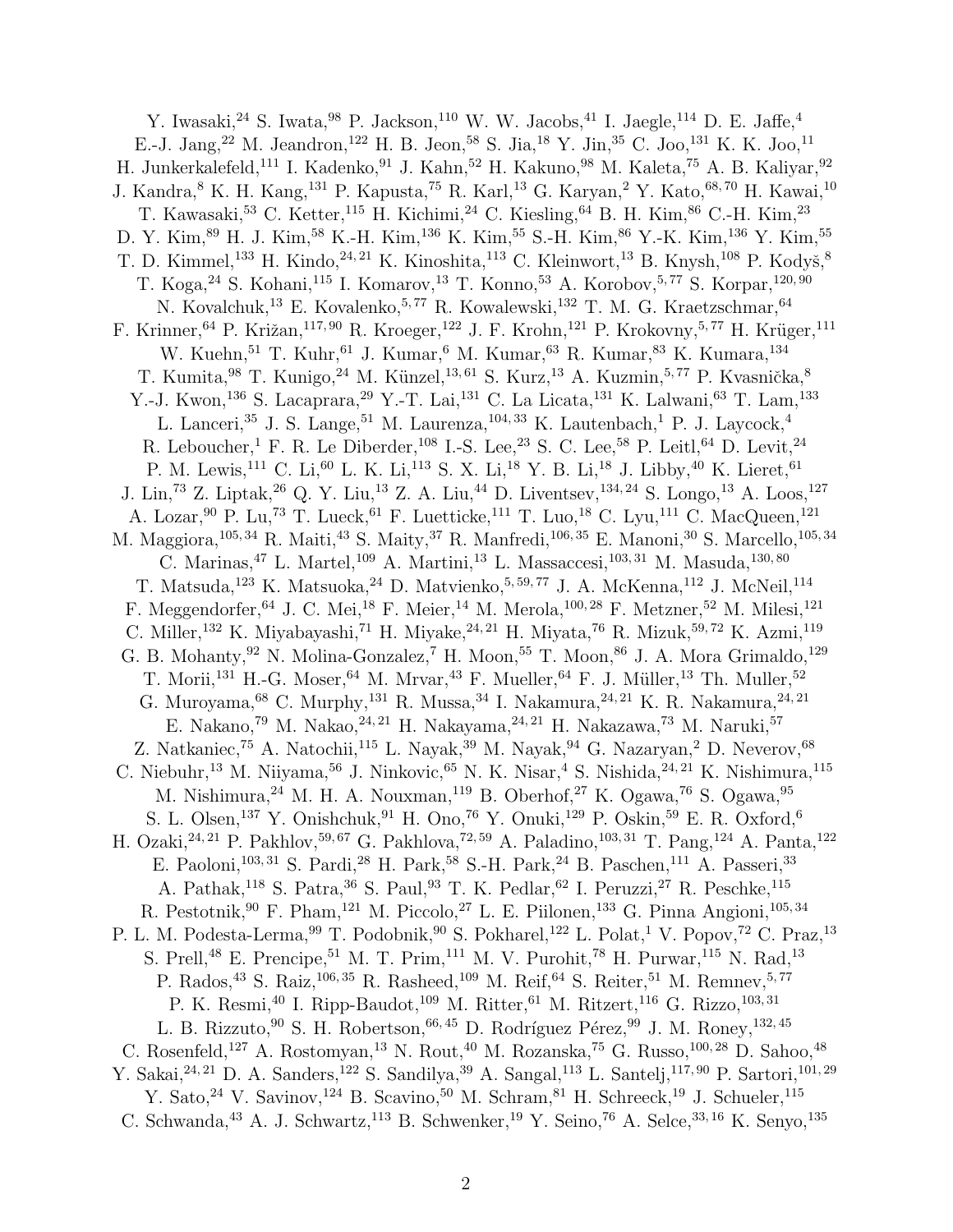I. S. Seong,<sup>115</sup> J. Serrano,<sup>1</sup> M. E. Sevior,<sup>121</sup> C. Sfienti,<sup>50</sup> V. Shebalin,<sup>115</sup> C. P. Shen,<sup>3</sup> H. Shibuya,  $95$  T. Shillington,  $66$  J.-G. Shiu,  $73$  B. Shwartz,  $5,77$  A. Sibidanov,  $115$ F. Simon, <sup>64</sup> J. B. Singh, <sup>82</sup> S. Skambraks, <sup>52</sup> K. Smith, <sup>121</sup> R. J. Sobie, <sup>132, 45</sup> A. Soffer, <sup>94</sup> A. Sokolov,  $42$  Y. Soloviev,  $13$  E. Solovieva,  $59$  S. Spataro,  $105, 34$  B. Spruck,  $50$  M. Stari $\check{\rm c}, 90$ S. Stefkova, <sup>13</sup> Z. S. Stottler, <sup>133</sup> R. Stroili, <sup>101, 29</sup> J. Strube, <sup>81</sup> J. Stypula, <sup>75</sup> R. Sugiura, <sup>129</sup> M. Sumihama,  $20, 80$  K. Sumisawa,  $24, 21$  T. Sumiyoshi,  $98$  D. J. Summers,  $122$  W. Sutcliffe,  $111$ S. Y. Suzuki,  $^{24, 21}$  H. Svidras,  $^{13}$  M. Tabata,  $^{10}$  M. Takahashi,  $^{13}$  M. Takizawa,  $^{84, 25, 87}$ U. Tamponi,  $^{34}$  S. Tanaka,  $^{24,\,21}$  K. Tanida,  $^{49}$  H. Tanigawa,  $^{129}$  N. Taniguchi,  $^{24}$ Y. Tao,<sup>114</sup> P. Taras,<sup>107</sup> F. Tenchini,<sup>103,31</sup> R. Tiwary,<sup>92</sup> D. Tonelli,<sup>35</sup> E. Torassa,<sup>29</sup> N. Toutounji,<sup>128</sup> K. Trabelsi,<sup>108</sup> T. Tsuboyama,<sup>24,21</sup> N. Tsuzuki,<sup>68</sup> M. Uchida,<sup>97</sup> I. Ueda,  $^{24, 21}$  S. Uehara,  $^{24, 21}$  Y. Uematsu,  $^{129}$  T. Ueno,  $^{96}$  T. Uglov,  $^{59, 72}$  K. Unger,  $^{52}$ Y. Unno,<sup>23</sup> K. Uno,<sup>76</sup> S. Uno,<sup>24, 21</sup> P. Urquijo,<sup>121</sup> Y. Ushiroda,<sup>24, 21, 129</sup> Y. V. Usov,<sup>5,77</sup> S. E. Vahsen,<sup>115</sup> R. van Tonder,<sup>111</sup> G. S. Varner,<sup>115</sup> K. E. Varvell,<sup>128</sup> A. Vinokurova,<sup>5,77</sup> L. Vitale,  $^{106,35}$  V. Vorobyev,  $^{5,59,77}$  A. Vossen,  $^{14}$  B. Wach,  $^{64}$  E. Waheed,  $^{24}$  H. M. Wakeling,  $^{66}$ K. Wan,<sup>129</sup> W. Wan Abdullah,<sup>119</sup> B. Wang,<sup>64</sup> C. H. Wang,<sup>74</sup> E. Wang,<sup>124</sup> M.-Z. Wang,<sup>73</sup> X. L. Wang,<sup>18</sup> A. Warburton,<sup>66</sup> M. Watanabe,<sup>76</sup> S. Watanuki,<sup>136</sup> J. Webb,<sup>121</sup> S. Wehle,<sup>13</sup> M. Welsch,<sup>111</sup> C. Wessel,<sup>111</sup> J. Wiechczynski,<sup>75</sup> P. Wieduwilt,<sup>19</sup> H. Windel,<sup>64</sup> E. Won, <sup>55</sup> L. J. Wu, <sup>44</sup> X. P. Xu, <sup>88</sup> B. D. Yabsley, <sup>128</sup> S. Yamada, <sup>24</sup> W. Yan, <sup>125</sup> S. B. Yang,<sup>55</sup> H. Ye,<sup>13</sup> J. Yelton,<sup>114</sup> I. Yeo,<sup>54</sup> J. H. Yin,<sup>55</sup> M. Yonenaga,<sup>98</sup> Y. M. Yook,<sup>44</sup> K. Yoshihara, <br/>68 T. Yoshinobu, 76 C. Z. Yuan, 44 G. Yuan,  $^{125}$  Y. Yusa, 76 L. Zani,<br/>1 Y. Zhai,<sup>48</sup> J. Z. Zhang,<sup>44</sup> Y. Zhang,<sup>125</sup> Y. Zhang,<sup>18</sup> Z. Zhang,<sup>125</sup> V. Zhilich,<sup>5,77</sup>

J. Zhou,<sup>18</sup> Q. D. Zhou,<sup>68, 69, 70</sup> X. Y. Zhou,<sup>60</sup> V. I. Zhukova,<sup>59</sup> and V. Zhulanov<sup>5, 77</sup>

(Belle II Collaboration)

 $1Aix$  Marseille Université, CNRS/IN2P3, CPPM, 13288 Marseille, France

<sup>2</sup>Alikhanyan National Science Laboratory, Yerevan 0036, Armenia <sup>3</sup>Beihang University, Beijing 100191, China

<sup>4</sup>Brookhaven National Laboratory, Upton, New York 11973, U.S.A.

<sup>5</sup>Budker Institute of Nuclear Physics SB RAS, Novosibirsk 630090, Russian Federation

<sup>6</sup>Carnegie Mellon University, Pittsburgh, Pennsylvania 15213, U.S.A.

<sup>7</sup>Centro de Investigacion y de Estudios Avanzados del Instituto Politecnico Nacional, Mexico City 07360, Mexico

<sup>8</sup>Faculty of Mathematics and Physics, Charles University, 121 16 Prague, Czech Republic

<sup>9</sup>Chiang Mai University, Chiang Mai 50202, Thailand <sup>10</sup>Chiba University, Chiba 263-8522, Japan

 $11$ Chonnam National University, Gwangju 61186, South Korea

 $12$ Consejo Nacional de Ciencia y Tecnología, Mexico City 03940, Mexico

<sup>13</sup>Deutsches Elektronen–Synchrotron, 22607 Hamburg, Germany

<sup>14</sup>Duke University, Durham, North Carolina 27708, U.S.A.

<sup>15</sup>Institute of Theoretical and Applied Research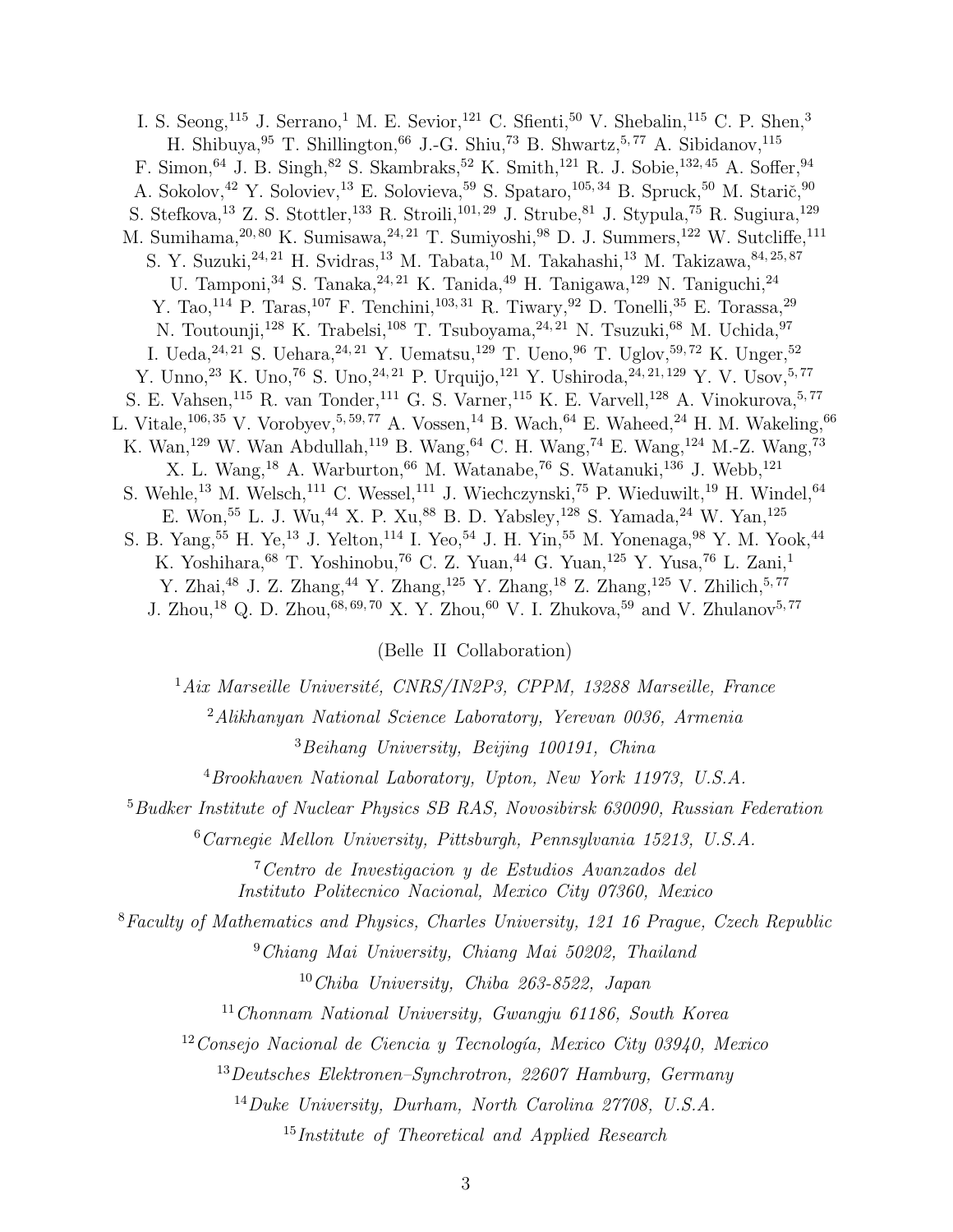(ITAR), Duy Tan University, Hanoi 100000, Vietnam <sup>16</sup>ENEA Casaccia, I-00123 Roma, Italy

<sup>17</sup> Department of Physics, Fu Jen Catholic University, Taipei 24205, Taiwan

 $18$ Key Laboratory of Nuclear Physics and Ion-beam Application (MOE) and Institute of Modern Physics, Fudan University, Shanghai 200443, China

> <sup>19</sup>II. Physikalisches Institut, Georg-August-Universität Göttingen, 37073 Göttingen, Germany

 $20\,G$ ifu University, Gifu 501-1193, Japan

<sup>21</sup> The Graduate University for Advanced Studies (SOKENDAI), Hayama  $240-0193$ , Japan

<sup>22</sup>Gyeongsang National University, Jinju 52828, South Korea

<sup>23</sup>Department of Physics and Institute of Natural Sciences, Hanyang University, Seoul 04763, South Korea

 $^{24}$ High Energy Accelerator Research Organization (KEK), Tsukuba 305-0801, Japan

 $^{25}$  J-PARC Branch, KEK Theory Center, High Energy Accelerator Research Organization (KEK), Tsukuba 305-0801, Japan

 $^{26}Hiroshima$  University, Higashi-Hiroshima, Hiroshima  $739-8530$ , Japan

<sup>27</sup>INFN Laboratori Nazionali di Frascati, I-00044 Frascati, Italy

<sup>28</sup>INFN Sezione di Napoli, I-80126 Napoli, Italy

<sup>29</sup>INFN Sezione di Padova, I-35131 Padova, Italy

<sup>30</sup>INFN Sezione di Perugia, I-06123 Perugia, Italy

<sup>31</sup>INFN Sezione di Pisa, I-56127 Pisa, Italy

<sup>32</sup>INFN Sezione di Roma, I-00185 Roma, Italy

<sup>33</sup>INFN Sezione di Roma Tre, I-00146 Roma, Italy

<sup>34</sup>INFN Sezione di Torino, I-10125 Torino, Italy

<sup>35</sup>INFN Sezione di Trieste, I-34127 Trieste, Italy

<sup>36</sup>Indian Institute of Science Education and Research Mohali, SAS Nagar, 140306, India

<sup>37</sup>Indian Institute of Technology Bhubaneswar, Satya Nagar 751007, India

<sup>38</sup>Indian Institute of Technology Guwahati, Assam 781039, India

 $39$ Indian Institute of Technology Hyderabad, Telangana 502285, India

 $^{40}$ Indian Institute of Technology Madras, Chennai 600036, India

 $^{41}$ Indiana University, Bloomington, Indiana  $47408$ , U.S.A.

 $^{42}$ Institute for High Energy Physics, Protvino 142281, Russian Federation

<sup>43</sup>Institute of High Energy Physics, Vienna 1050, Austria

<sup>44</sup>Institute of High Energy Physics, Chinese Academy of Sciences, Beijing 100049, China

<sup>45</sup>Institute of Particle Physics (Canada), Victoria, British Columbia V8W 2Y2, Canada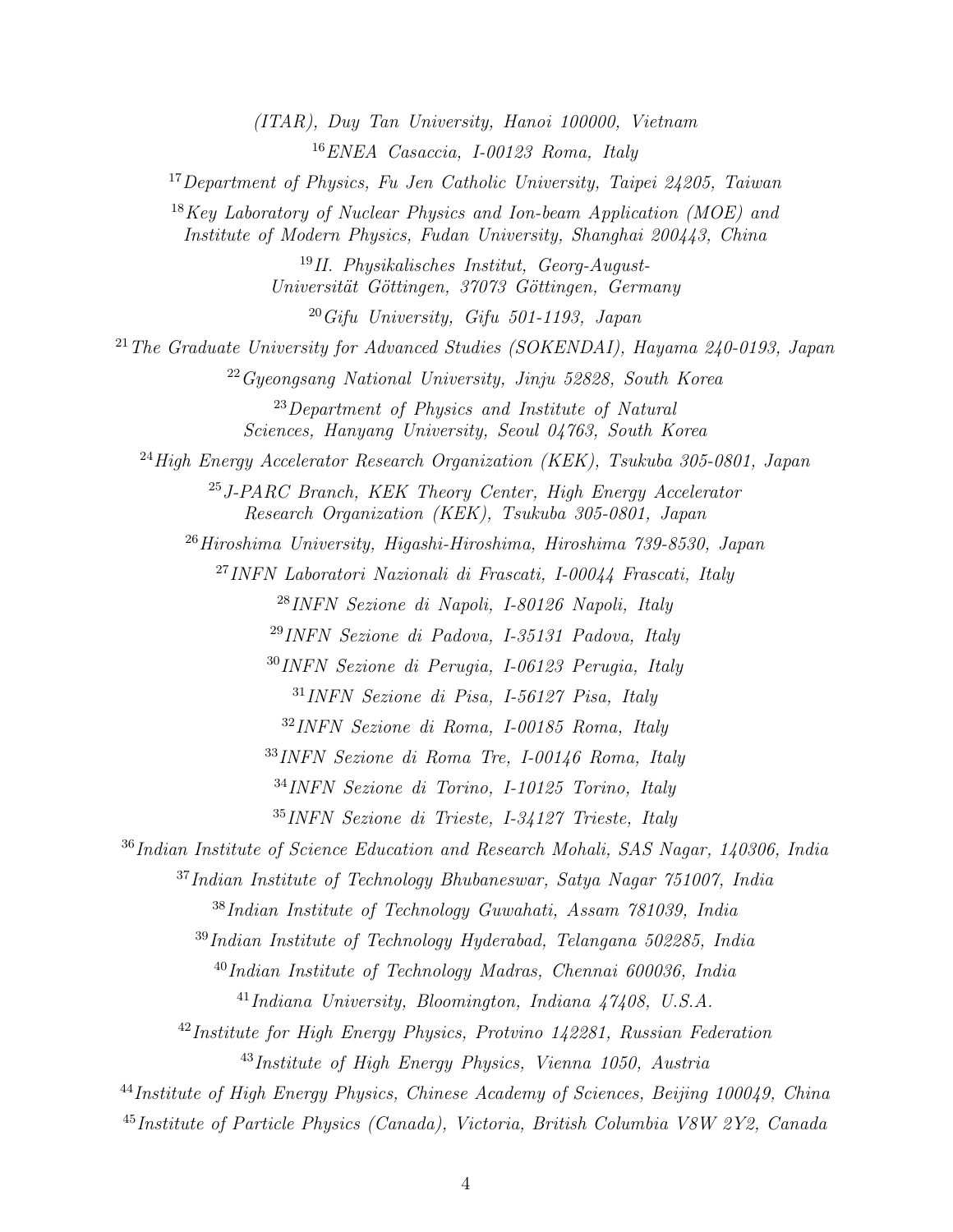Institute of Physics, Vietnam Academy of Science and Technology (VAST), Hanoi, Vietnam Instituto de Fisica Corpuscular, Paterna 46980, Spain Iowa State University, Ames, Iowa 50011, U.S.A. Advanced Science Research Center, Japan Atomic Energy Agency, Naka 319-1195, Japan Institut für Kernphysik, Johannes Gutenberg-Universität Mainz, D-55099 Mainz, Germany Justus-Liebig-Universität Gießen, 35392 Gießen, Germany Institut für Experimentelle Teilchenphysik, Karlsruher Institut für Technologie, 76131 Karlsruhe, Germany Kitasato University, Sagamihara 252-0373, Japan Korea Institute of Science and Technology Information, Daejeon 34141, South Korea Korea University, Seoul 02841, South Korea Kyoto Sangyo University, Kyoto 603-8555, Japan Kyoto University, Kyoto 606-8501, Japan Kyungpook National University, Daegu 41566, South Korea  $59P.N.$  Lebedev Physical Institute of the Russian Academy of Sciences, Moscow 119991, Russian Federation  $^{60}Li aoning$  Normal University, Dalian 116029, China  $^{61}Ludwig$  Maximilians University, 80539 Munich, Germany Luther College, Decorah, Iowa 52101, U.S.A. Malaviya National Institute of Technology Jaipur, Jaipur 302017, India Max-Planck-Institut für Physik, 80805 München, Germany Semiconductor Laboratory of the Max Planck Society, 81739 München, Germany McGill University, Montréal, Québec, H3A 2T8, Canada Moscow Physical Engineering Institute, Moscow 115409, Russian Federation Graduate School of Science, Nagoya University, Nagoya 464-8602, Japan Institute for Advanced Research, Nagoya University, Nagoya 464-8602, Japan Kobayashi-Maskawa Institute, Nagoya University, Nagoya 464-8602, Japan Nara Women's University, Nara 630-8506, Japan National Research University Higher School of Economics, Moscow 101000, Russian Federation Department of Physics, National Taiwan University, Taipei 10617, Taiwan National United University, Miao Li 36003, Taiwan H. Niewodniczanski Institute of Nuclear Physics, Krakow 31-342, Poland Niigata University, Niigata 950-2181, Japan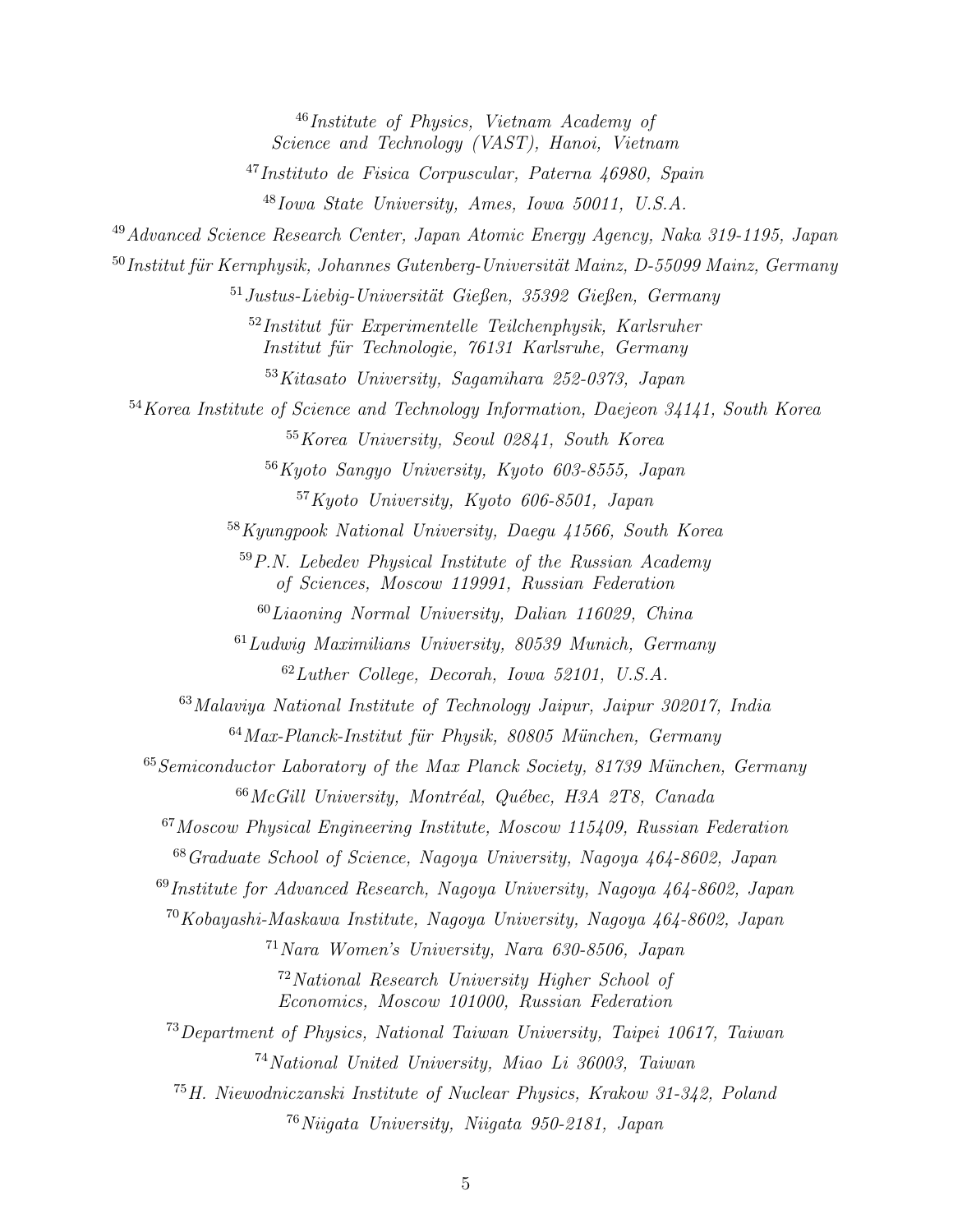Novosibirsk State University, Novosibirsk 630090, Russian Federation Okinawa Institute of Science and Technology, Okinawa 904-0495, Japan Osaka City University, Osaka 558-8585, Japan Research Center for Nuclear Physics, Osaka University, Osaka 567-0047, Japan Pacific Northwest National Laboratory, Richland, Washington 99352, U.S.A. Panjab University, Chandigarh 160014, India Punjab Agricultural University, Ludhiana 141004, India Meson Science Laboratory, Cluster for Pioneering Research, RIKEN, Saitama 351-0198, Japan St. Francis Xavier University, Antigonish, Nova Scotia, B2G 2W5, Canada Seoul National University, Seoul 08826, South Korea Showa Pharmaceutical University, Tokyo 194-8543, Japan Soochow University, Suzhou 215006, China Soongsil University, Seoul 06978, South Korea J. Stefan Institute, 1000 Ljubljana, Slovenia Taras Shevchenko National Univ. of Kiev, Kiev, Ukraine  $92 \text{ T}$ ata Institute of Fundamental Research, Mumbai 400005, India Department of Physics, Technische Universität München, 85748 Garching, Germany Tel Aviv University, School of Physics and Astronomy, Tel Aviv, 69978, Israel Toho University, Funabashi 274-8510, Japan Department of Physics, Tohoku University, Sendai 980-8578, Japan Tokyo Institute of Technology, Tokyo 152-8550, Japan Tokyo Metropolitan University, Tokyo 192-0397, Japan Universidad Autonoma de Sinaloa, Sinaloa 80000, Mexico Dipartimento di Scienze Fisiche, Università di Napoli Federico II, I-80126 Napoli, Italy Dipartimento di Fisica e Astronomia, Università di Padova, I-35131 Padova, Italy Dipartimento di Fisica, Università di Perugia, I-06123 Perugia, Italy Dipartimento di Fisica, Università di Pisa, I-56127 Pisa, Italy Dipartimento di Matematica e Fisica, Università di Roma Tre, I-00146 Roma, Italy Dipartimento di Fisica, Università di Torino, I-10125 Torino, Italy Dipartimento di Fisica, Università di Trieste, I-34127 Trieste, Italy Université de Montréal, Physique des Particules, Montréal, Québec, H3C 3J7, Canada <sup>108</sup> Université Paris-Saclay, CNRS/IN2P3, IJCLab, 91405 Orsay, France Université de Strasbourg, CNRS, IPHC, UMR 7178, 67037 Strasbourg, France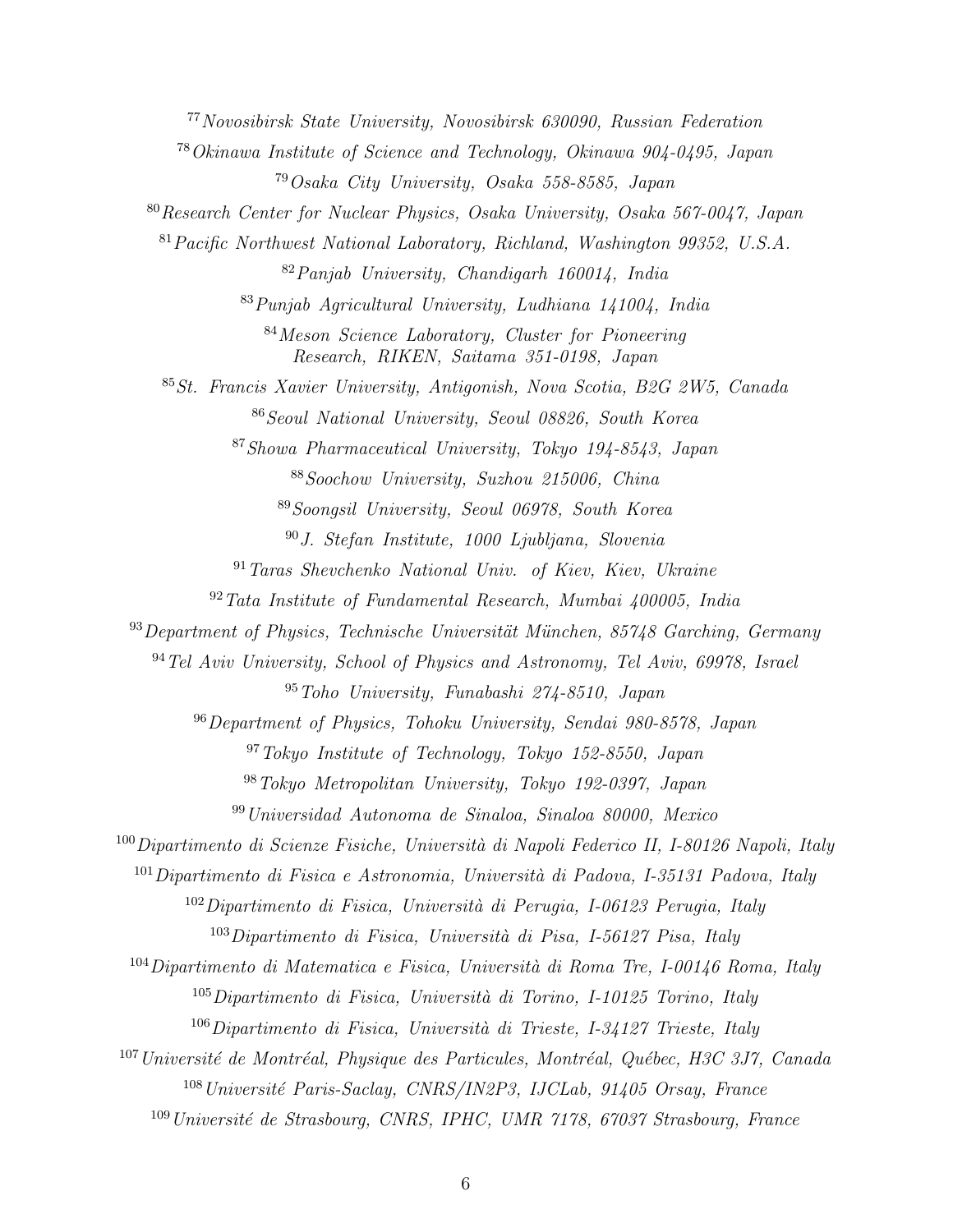Department of Physics, University of Adelaide, Adelaide, South Australia 5005, Australia University of Bonn, 53115 Bonn, Germany University of British Columbia, Vancouver, British Columbia, V6T 1Z1, Canada University of Cincinnati, Cincinnati, Ohio 45221, U.S.A. University of Florida, Gainesville, Florida 32611, U.S.A. University of Hawaii, Honolulu, Hawaii 96822, U.S.A. University of Heidelberg, 68131 Mannheim, Germany Faculty of Mathematics and Physics, University of Ljubliana, 1000 Ljubliana, Slovenia University of Louisville, Louisville, Kentucky 40292, U.S.A. National Centre for Particle Physics, University Malaya, 50603 Kuala Lumpur, Malaysia Faculty of Chemistry and Chemical Engineering, University of Maribor, 2000 Maribor, Slovenia <sup>121</sup> School of Physics, University of Melbourne, Victoria 3010, Australia University of Mississippi, University, Mississippi 38677, U.S.A. University of Miyazaki, Miyazaki 889-2192, Japan University of Pittsburgh, Pittsburgh, Pennsylvania 15260, U.S.A. University of Science and Technology of China, Hefei 230026, China University of South Alabama, Mobile, Alabama 36688, U.S.A. <sup>127</sup> University of South Carolina, Columbia, South Carolina 29208, U.S.A. School of Physics, University of Sydney, New South Wales 2006, Australia Department of Physics, University of Tokyo, Tokyo 113-0033, Japan Earthquake Research Institute, University of Tokyo, Tokyo 113-0032, Japan Kavli Institute for the Physics and Mathematics of the Universe (WPI), University of Tokyo, Kashiwa 277-8583, Japan University of Victoria, Victoria, British Columbia, V8W 3P6, Canada Virginia Polytechnic Institute and State University, Blacksburg, Virginia 24061, U.S.A. Wayne State University, Detroit, Michigan 48202, U.S.A.  $^{135}Ya$ magata University, Yamagata 990-8560, Japan Yonsei University, Seoul 03722, South Korea Chung-Ang University, Seoul 06974, South Korea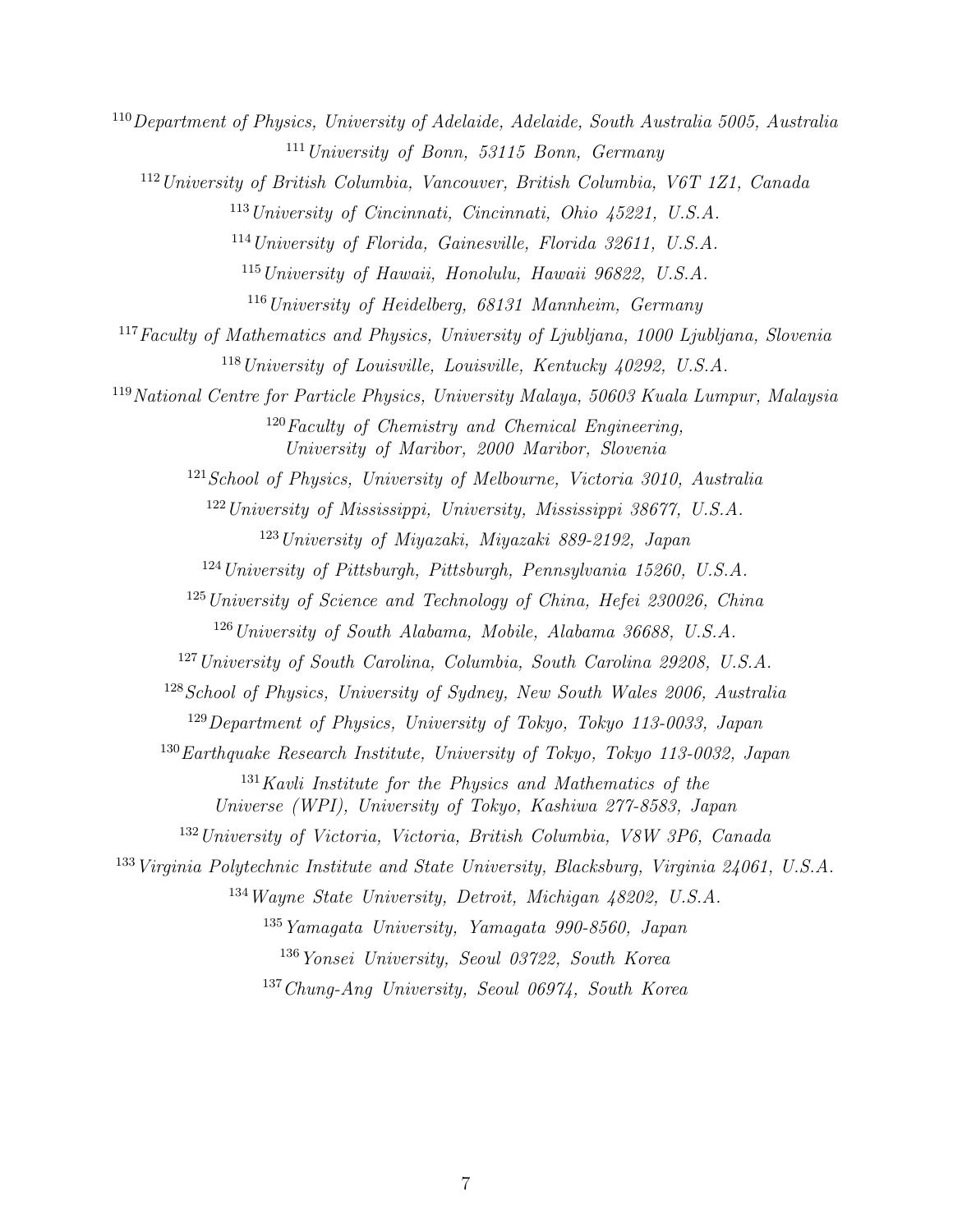# Abstract

We report a measurement of the branching fraction of inclusive semileptonic B meson decays  $B \to$  $X_c\ell\nu_\ell$  in  $\Upsilon(4S) \to B\bar{B}$  data recorded by the Belle II experiment at the SuperKEKB asymmetricenergy  $e^+e^-$  collider and corresponding to  $62.8 \text{ fb}^{-1}$  of integrated luminosity. Only a charged lepton (electon or muon) is reconstructed and the signal yield is determined from a fit to the lepton momentum distribution in the center-of-mass frame of the colliding beams. Averaging the result in the electron and muon channels, we find  $\mathcal{B}(B \to X_c \ell \nu_\ell) = (9.75 \pm 0.03(\text{stat}) \pm 0.47(\text{sys}))\%$ .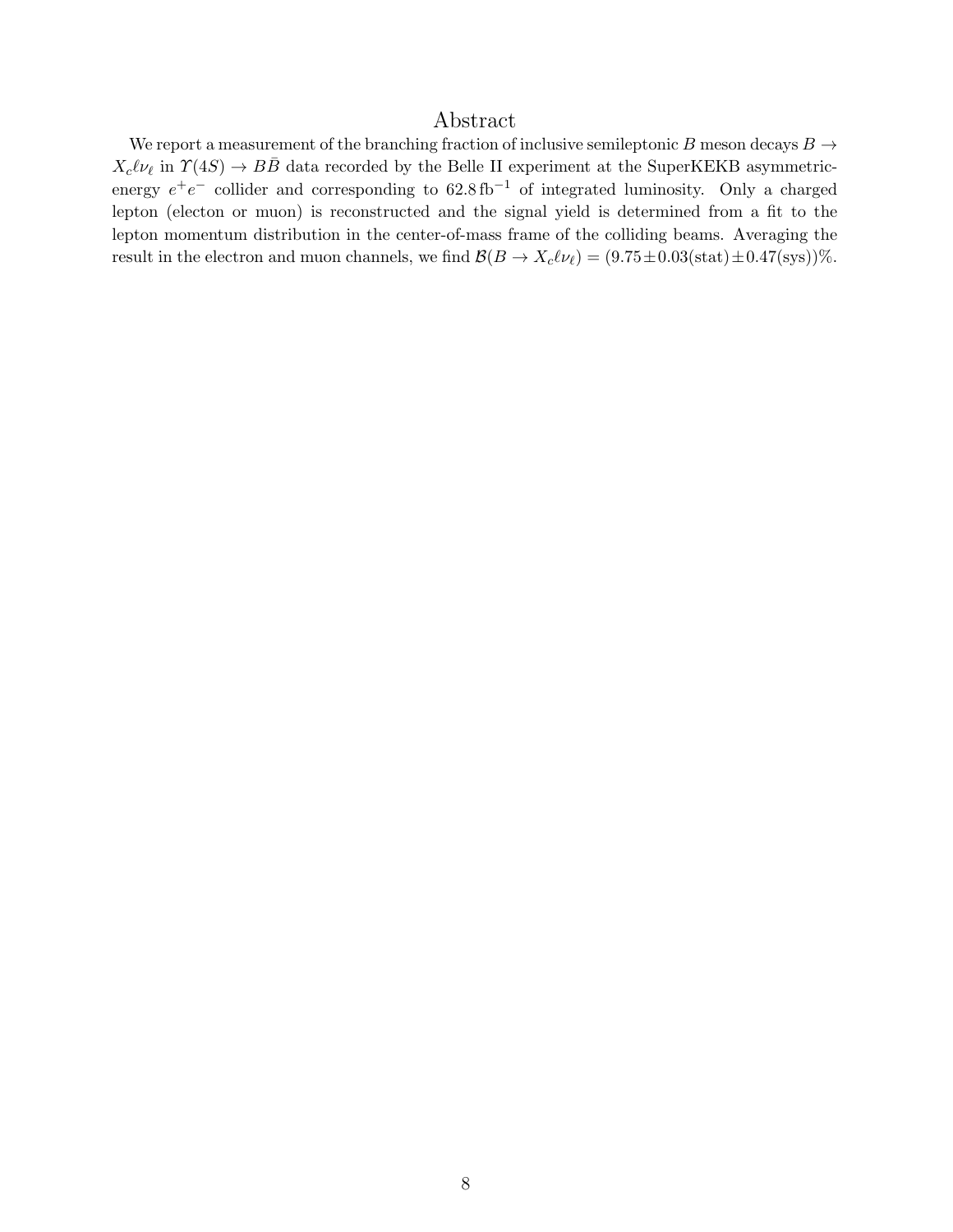#### 1. INTRODUCTION

The magnitude of the Cabibbo-Kobayashi-Maskawa (CKM) [\[1,](#page-15-0) [2\]](#page-15-1) matrix element  $|V_{cb}|$ squared determines the transition rate of  $b$  into  $c$  quarks. The precise knowledge of this fundamental parameter of the Standard Model (SM) [\[3\]](#page-15-2) is crucial for the ongoing precision B physics programme at the Belle II experiment and elsewhere. The CKM element  $|V_{cb}|$  is measured from semileptonic B meson decays  $B \to X_c \ell \nu_\ell$ , where  $X_c$  is a hadronic system with charm,  $\ell$  is a light charged lepton (electron or muon) and  $\nu$  is the associated neutrino. These determinations can be *inclusive*, *i.e.*, sensitive to all  $X_c\ell\nu_\ell$  final states within a given region of phase space, or *exclusive*, *i.e.*, based only on a single  $b \rightarrow c$  semileptonic mode such as  $B \to D^*\ell\nu$  or  $B \to D\ell\nu$ . Pursuing both approaches is important as the two avenues involve different theoretical and experimental uncertainties and consistency between both is a powerful consistency check of our understanding. However, inclusive and exclusive measurements of  $|V_{cb}|$  have been at odds for many years now, an issue which is often referred to as the inclusive vs. exclusive problem [\[4\]](#page-15-3).

In this paper we describe a measurement of the inclusive semileptonic branching ratio based on the Belle II data collected in the years 2019 and 2020 equivalent to  $62.8 \text{ fb}^{-1}$ . The paper is organized as follows: Sect. [2](#page-8-0) describes the collision data and simulated data samples used in this analysis. Sect. [3](#page-9-0) introduces our experimental procedure. Finally, Sect. [4](#page-11-0) contains all results and the analysis of systematic uncertainties.

# <span id="page-8-0"></span>2. THE BELLE II DETECTOR AND DATA SAMPLE

The Belle II detector [\[5\]](#page-15-4) operates at the SuperKEKB asymmetric-energy electron-positron collider [\[6\]](#page-15-5), located at the KEK laboratory in Tsukuba, Japan. The detector consists of several nested detector subsystems arranged around the beam pipe in a cylindrical geometry. The innermost subsystem is the vertex detector, which includes two layers of silicon pixel detectors and four outer layers of silicon strip detectors. Currently, the second pixel layer is installed in only a small part of the solid angle, while the remaining vertex detector layers are fully installed. Most of the tracking volume consists of a helium and ethane-based small-cell drift chamber (CDC). Outside the drift chamber, a Cherenkov-light imaging and time-ofpropagation detector provides charged-particle identification in the barrel region. In the forward endcap, this function is provided by a proximity-focusing, ring-imaging Cherenkov detector with an aerogel radiator. Further out is the ECL electromagnetic calorimeter, consisting of a barrel and two endcap sections made of CsI(Tl) crystals. A uniform 1.5 T magnetic field is provided by a superconducting solenoid situated outside the calorimeter. Multiple layers of scintillators and resistive plate chambers, located between the magnetic flux-return iron plates, constitute the  $K_L$  and muon identification system (KLM).

The data used in this analysis were collected between March 2019 and July 2020 and correspond to  $62.8 \text{ fb}^{-1}$  of integrated luminosity on the  $\Upsilon(4S)$  resonance (10.58 GeV) and 9.2 fb<sup>-1</sup> of integrated luminosity below the  $\Upsilon(4S)$  resonance (10.52 GeV), referred to as offresonance data. Collected data sample contains  $N_{B\bar{B}} = (68.21 \pm 0.06(\text{stat}) \pm 0.75(\text{sys})) \times 10^6$  $\Upsilon(4S) \rightarrow B\overline{B}$  events as determined from a fit to event-shape variables [\[7\]](#page-15-6). In addition, we use Monte Carlo (MC) simulated events equivalent to  $200 \text{ fb}^{-1}$  throughout this analysis. These include a sample of  $\Upsilon(4S) \rightarrow B\overline{B}$  events in which B mesons decay generically, generated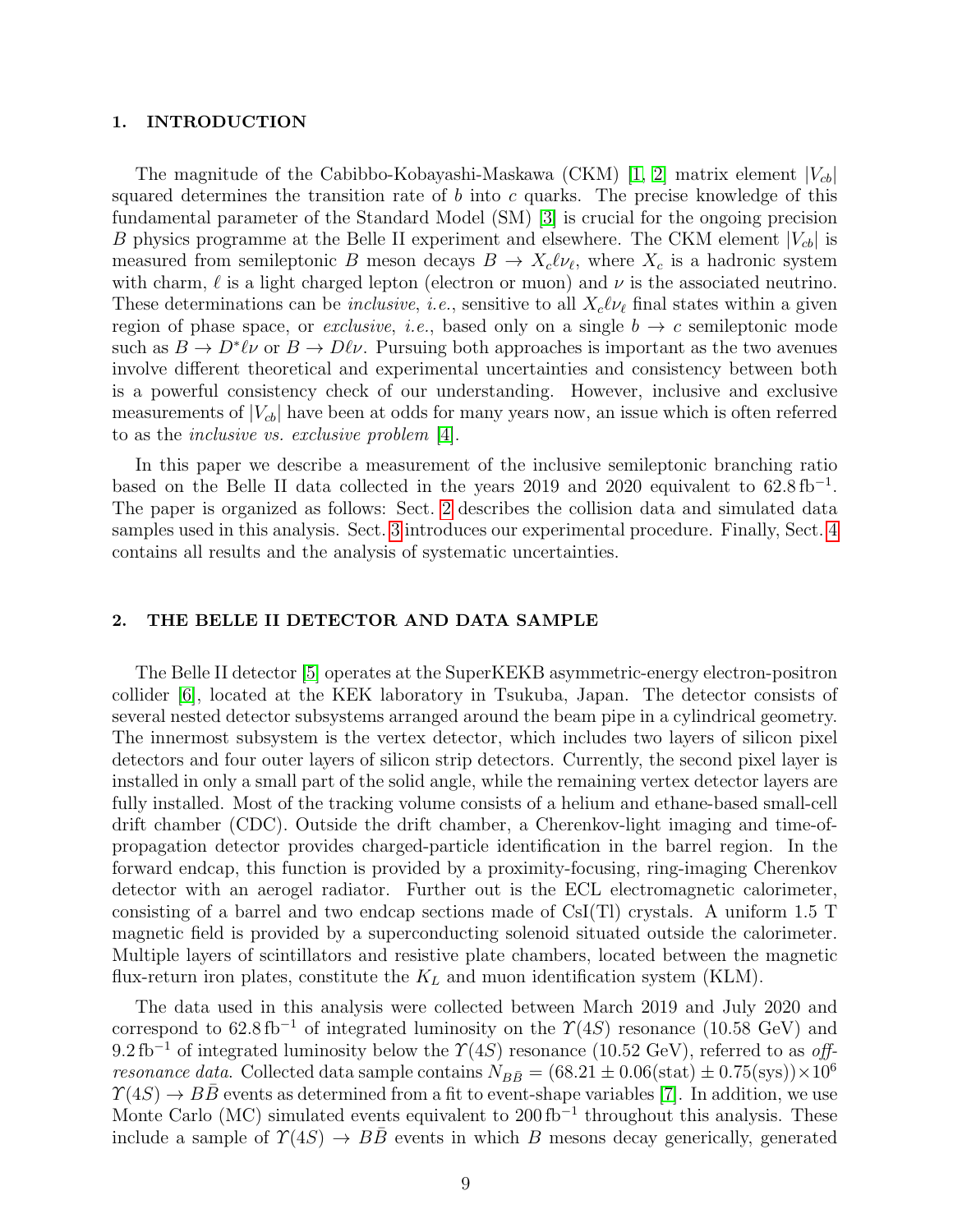with EvtGen [\[8\]](#page-15-7) and a sample of continuum  $e^+e^- \to q\bar{q}$  events  $(q=u, d, s, c)$  simulated with KKMC [\[9\]](#page-15-8), interfaced with PYTHIA [\[10\]](#page-15-9). The  $B\overline{B}$  sample includes semileptonic  $B$  meson decays  $B \to X\ell\nu$ , where X can be a hadronic system with and without charm. The latter is modeled by a mixture of exclusive modes  $(X_u$  can either be charged or neutral  $\pi$ ,  $\rho$ ,  $\omega$  or  $\eta$ ) and an inclusive model [\[11\]](#page-15-10). Full detector simulation based on GEANT4 [\[12\]](#page-15-11) is applied to MC events. The lepton reconstruction efficiencies and the hadron misidentification rates in simulation are adjusted to match the real performance of the Belle II lepton identification system.

Both data and simulated events are analysed with Belle II analysis software framework (BASF2) [\[13\]](#page-15-12). Hadronic events are selected and backgrounds coming from quantum electrodynamic processes (low multiplicity events) are reduced by requiring more than three charged tracks in a single event, the total energy of the reconstructed charged and neutral particles above 4 GeV and a ratio  $R_2$  of the second to the zeroth Fox-Wolfram moment below 0.4 [\[14\]](#page-15-13).

#### <span id="page-9-0"></span>3. EXPERIMENTAL PROCEDURE

# 3.1. Reconstruction

We require charged particle tracks to originate from the interaction point (IP): The distance of closest approach between each track and the interaction point is required to be less than 2 cm along the z direction (parallel to the beams) and less than 0.5 cm in the transverse  $r - \phi$  plane. We further require charged particles to be within acceptance of the central drift chamber (CDC) and to have transverse momentum above 100 MeV/ $c$ .

In the next step, we identify charged lepton candidates (electrons or muons). The particle's center-of-mass (c.m.) momentum  $p_{\ell}^*$  must lie in the range between 0.4 and 2.5 GeV/c. Electrons are identified based on their energy and shower shape in the ECL calorimeter. Muons are identified using information from the instrumented return yoke KLM. We require the lepton candidates to have momenta in the laboratory frame within the range of  $p_\ell \in [0.4, 2.5]$  GeV/c and polar angle  $\theta_e \in [0.22, 2.71]$  rad for electrons and  $\theta_\mu \in [0.4, 2.6]$  rad for muons. We veto charged leptons from  $J/\psi$  decays or from photon conversion. Each lepton candidate is combined with an oppositely charged particle and two regions of invariant mass  $M(\ell^+\ell^-)$  are excluded – the interval [3.0, 3.14] GeV/ $c^2$  for electrons and [3.04, 3.14] GeV/ $c^2$ for muons. Photon conversions to an electron pair are vetoed by rejecting electron positron pairs with an invariant mass below 0.14 GeV. We also reject events with more than one lepton candidate.

We exclude events where the missing momentum is not consistent with the presence of a single neutrino from the semileptonic  $B$  decay. In particular we impose the eventlevel selections on the following three properties: missing mass (magnitude of the missing four-momentum) is required to be  $M_{miss}^2 < 3 \text{ GeV}^2$ , the polar angle of the missing threemomentum has to lie within  $\theta_{miss} \in [0.3, 2.6]$  rad and the absolute value of the total event charge is restricted to  $|\sum_i q_i| < 3$ .

The MC samples are scaled to the data luminosity and split up into the following components:  $B \to X_c \ell \nu_\ell$  signal,  $B \to X_u \ell \nu_\ell$  background, the events where the lepton candidate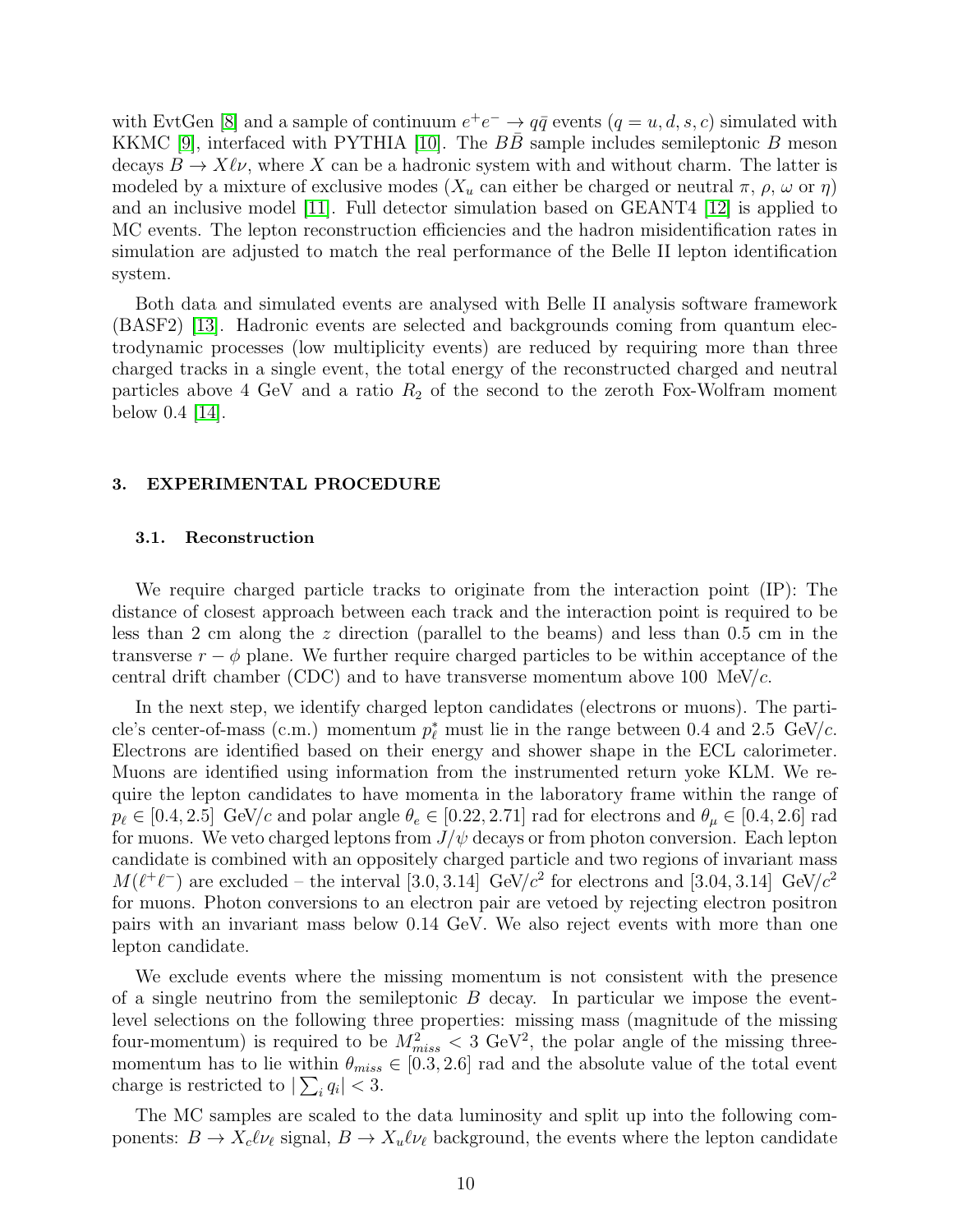is misidentified (referred to as *fakes* or *fake leptons*),  $b \rightarrow c/\bar{c} \rightarrow \ell$  (secondary leptons), and other  $BB$  background (the lepton candidate does not belong in any of these categories). The lepton identification at Belle II is described in [\[15\]](#page-15-14).

## 3.2. Signal extraction

We extract the amount of  $B \to X_c \ell \nu_\ell$  signal and background by performing a fit to the binned c.m. lepton momentum distribution, separately in the electron and in the muon samples. We use a maximum likelihood technique using Poisson statistics of both real and MC simulated data [\[16\]](#page-15-15). The following components are freely floated in this fit: the  $b \to c$  signal, BB backgrounds (including  $b \to u$ , fake and secondary leptons and other BB backgrounds) and the continuum background. The shape in  $p_{\ell}^*$  of the signal and  $B\bar{B}$  backgrounds components are obtained from MC simulation, while the shape of the continuum background is modeled by off-resonance collision data equivalent to 9.2 fb<sup>-1</sup>, taken at the c.m. energy of 10.52 GeV.

It is necessary to combine all  $BB$  background contributions into a single fit component because they have similar shapes in  $p_{\ell}^*$  and the fit would otherwise have difficulties to distinguish them. However, we vary the relative amounts of these background components when evaluating the systematic uncertainty related to the background and repeat the fit with altered compositions of the background.

Fig. [1](#page-10-0) shows the c.m. frame electron and muon momentum distributions after the fit. Table [I](#page-11-1) gives the yields of the various components and their respective uncertainties determined by the fit.



<span id="page-10-0"></span>FIG. 1. C.m. frame electron (left) and muon (right) momentum distributions after the fit. See text for more details.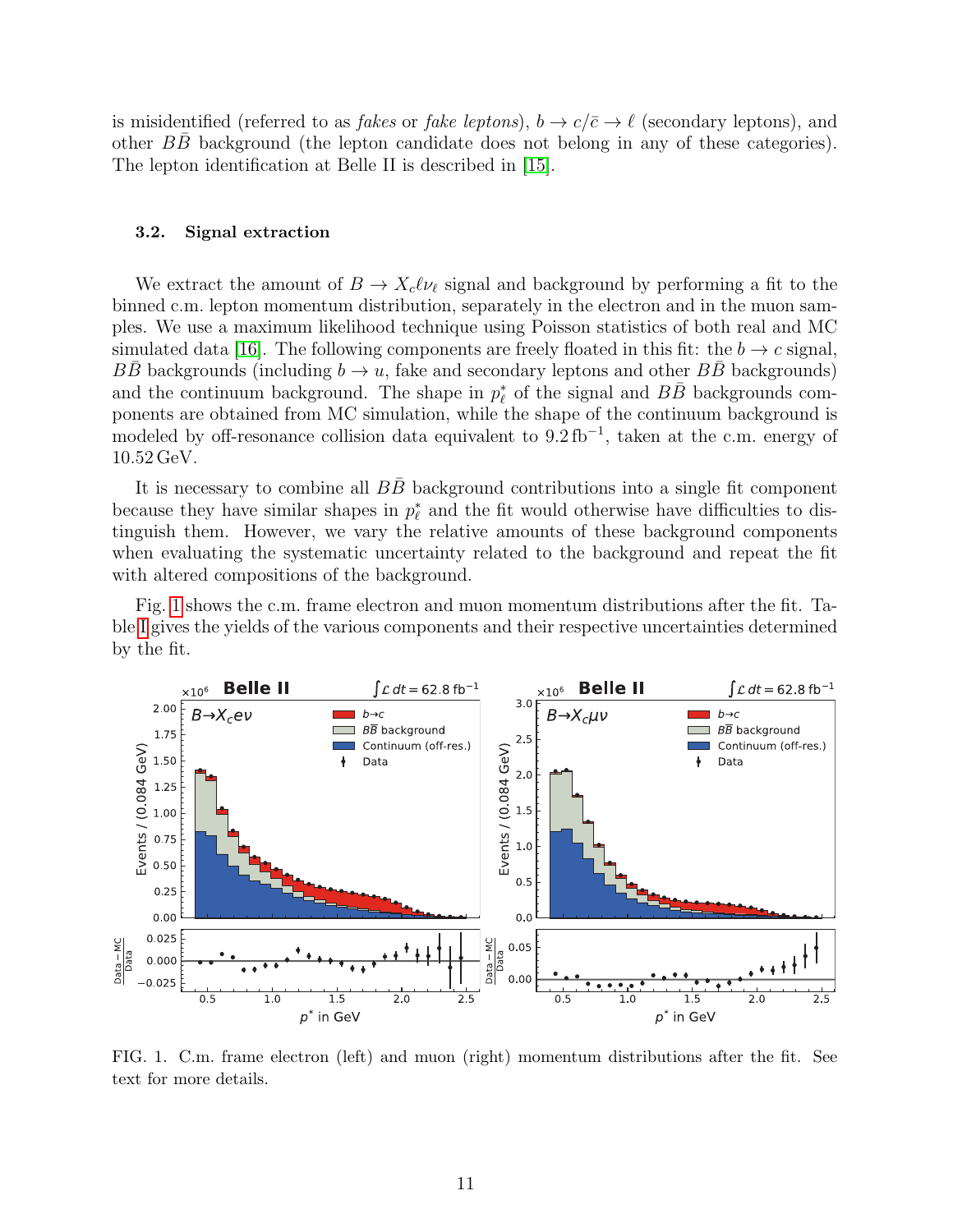<span id="page-11-1"></span>

| Yield                        | Electron mode                   | Muon mode                       |
|------------------------------|---------------------------------|---------------------------------|
| Signal                       | $(1.932 \pm 0.006) \times 10^6$ | $(1.501 \pm 0.007) \times 10^6$ |
| $b \rightarrow u$ background | $(53.4 \pm 0.4) \times 10^3$    | $(52 \pm 1) \times 10^3$        |
| Fake leptons                 | $(1.258 \pm 0.009) \times 10^6$ | $(3.15 \pm 0.07) \times 10^6$   |
| Secondaries                  | $(1.324 \pm 0.009) \times 10^6$ | $(0.89 \pm 0.02) \times 10^6$   |
| Other $B\bar{B}$ background  | $(5.42 \pm 0.04) \times 10^3$   | $(4.33 \pm 0.09) \times 10^3$   |
| Continuum                    | $(5.51 \pm 0.02) \times 10^6$   | $(7.35 \pm 0.09) \times 10^6$   |
| Sum                          | $(10.08 \pm 0.03) \times 10^6$  | $(13.0 \pm 0.1) \times 10^6$    |

TABLE I. Yields in the electron and muon samples. Note that the  $b \to u$ , fake and secondary leptons and other  $BB$  background components are combined in a single fit component and that they are split up here for better understanding. See text for more details.

#### <span id="page-11-0"></span>4. RESULTS AND SYSTEMATIC UNCERTAINTIES

# 4.1. Inclusive semileptonic branching fraction

In this section we determine the inclusive branching fraction of semileptonic decays  $B \to$  $X_c\ell\nu_\ell$  where B is a state with the average lifetime of  $B^+$  and  $B^0$ ,  $\tau = (\tau(B^+) + \tau(B^0))/2 =$  $(1.579 \pm 0.004)$  ps [\[17\]](#page-15-16). As spectator effects in semileptonic decays are known to be small [\[18,](#page-16-0) [19\]](#page-16-1), we assume a common semileptonic width

$$
\Gamma_{\text{s.l.}} = \frac{\mathcal{B}(B^+ \to X_c \ell \nu_\ell)}{\tau(B^+)} = \frac{\mathcal{B}(B^0 \to X_c \ell \nu_\ell)}{\tau(B^0)} = \frac{\mathcal{B}(B \to X_c \ell \nu_\ell)}{\tau}, \tag{1}
$$

and calculate the inclusive semileptonic branching fraction as

$$
\mathcal{B}(B \to X_c \ell \nu_\ell) = \frac{N_{\text{sig}}^{\ell} \tau}{2N_{B\bar{B}} \Big(f_+ \epsilon^{\ell}(B^+) \tau(B^+) + f_0 \epsilon^{\ell}(B^0) \tau(B^0)\Big)},\tag{2}
$$

where  $N^{\ell}_{\text{sig}}$  is the fitted number of signal events in the respective sample,  $N_{B\bar{B}}$  is the total number of  $B\bar{B}$  pairs in the data sample and  $\epsilon^{\ell}(B)$  is the signal selection efficiency in the respective sample. The factor of two accounts for the fact that both B mesons in the  $\Upsilon(4S)$  event can contribute to the signal. The factors  $\tau(B^+/B^0)$  are the mean lifetimes of the mesons and the  $f_{+/0}$  are the production fractions of the two B species at the  $\Upsilon(4S)$ . We determine them from  $f_{+}/f_0 = 1.058 \pm 0.024$  [\[17\]](#page-15-16) to be  $f_{+} = 0.514 \pm 0.006$  and  $f_0 =$  $0.486 \pm 0.006$ .

The signal selection efficiencies were determined from MC simulation for the  $B^+$  and  $B^0$ events separately. The electron mode efficiencies after all applied selections are  $\epsilon^e(B^+)$  = 15.76% and  $\epsilon^e(B^0) = 12.40\%$ . The muon mode has somewhat lower signal selection efficiencies of  $\epsilon^{\mu}(B^{+}) = 12.99\%$  and  $\epsilon^{\mu}(B^{0}) = 10.03\%$ .

From this equation we obtain the following branching fractions in the electron and muon samples. The uncertainty is statistical only, *i.e.*, corresponds to the uncertainty in the fitted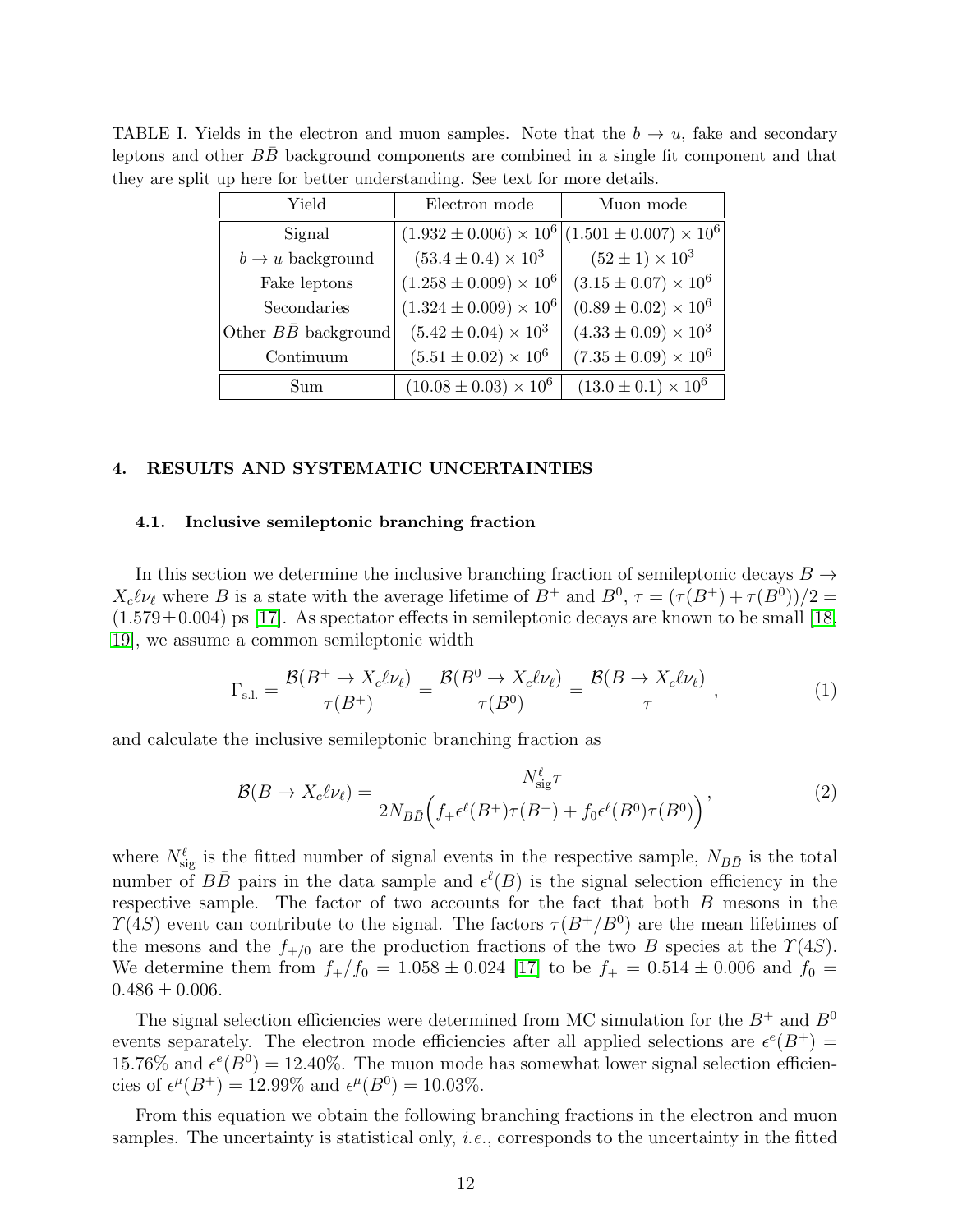signal fraction.

$$
\mathcal{B}(B \to X_c e \nu_e) = (9.97 \pm 0.03 \text{(stat)})\%,\tag{3}
$$

$$
\mathcal{B}(B \to X_c \mu \nu_\mu) = (9.47 \pm 0.05 \text{(stat)})\% \tag{4}
$$

#### 4.2. Systematic Uncertainties

The main contribution is model uncertainty in the  $B \to X_c \ell \nu_\ell$  signal and in the  $B\bar{B}$  background component. The  $B \to X_c \ell \nu_\ell$  modelling uncertainty in Monte Carlo was determined in the following way: At first, the inclusive signal sample was split into 30 separate decay modes. The branching fraction of the mode under consideration was varied by  $\pm 1\sigma$  of the current average branching fraction, taken from the Particle Data Group [\[17\]](#page-15-16). The whole sample was then fitted again and the number of signal events was obtained from the fit. The systematic uncertainty was calculated for each decay mode from the difference between maximal and minimal yield, and the true signal yield from Table [I.](#page-11-1) The full modeling uncertainty is calculated by adding the separate contributions in quadrature.

The decay form factors affect the shape of the Monte Carlo template in center-of-mass (c.m.) momentum  $p_{\ell}^*$ . The form factor uncertainty is estimated by assuming the Caprini, Lellouch and Neubert (CLN) parameterization [\[20\]](#page-16-2) for the  $B \to D^* \ell \nu_\ell$  and  $B \to D \ell \nu_\ell$  decays and varying the form factor parameters within their ranges of uncertainty [\[4\]](#page-15-3).

To estimate the uncertainty in the  $B\bar{B}$  background, we vary all four contributions ( $b \rightarrow$  $u$ , secondary leptons, fake leptons and others) by  $5\%$ , which roughly corresponds to the difference between pre-fit and post-fit yields of the background. We determine uncertainties in the same way as for the  $B \to X_c \ell \nu_\ell$  model. Furthermore, we constrain continuum background to the ratio between on- and off-resonance data of  $62.8 \text{ fb}^{-1}/9.2 \text{ fb}^{-1}$ , allowing it to float only within the uncertainty of the luminosity measurement (later referred to as 'fixed' continuum ratio). The uncertainty assigned to the continuum background is the difference between yields with 'fixed' and fully floating fraction in the fit. Details on the determination of the background model uncertainty are collected in Table [II.](#page-12-0)

<span id="page-12-0"></span>

|                                | Electron mode |                 |      | Muon mode                                                                                   |  |      |
|--------------------------------|---------------|-----------------|------|---------------------------------------------------------------------------------------------|--|------|
| Varying background             |               |                 |      | $N_{sig,0.95} N_{sig,1.05} \sigma_{rel}$ [%] $\ N_{sig,0.95} N_{sig,1.05} \sigma_{rel}$ [%] |  |      |
| $b \rightarrow u$              |               | 1934639 1928820 | 0.15 | $\ 1505782 1509395 $                                                                        |  | 0.12 |
| Fake leptons                   |               | 1930435 1928590 | 0.05 | $\ 1519457 1511576\ $                                                                       |  | 0.26 |
| Secondaries                    |               | 1927430 1934593 | 0.19 | 1506999 1508290                                                                             |  | 0.04 |
| Others                         |               | 1932781 1932126 | 0.02 | 1508798 1503859                                                                             |  | 0.16 |
| Continuum data ('fixed' ratio) | 1925908       |                 | 0.34 | 1457793                                                                                     |  | 2.91 |

TABLE II. Determination of the background model uncertainty. The table shows the change in fitted signal yield when varying individual background components by  $\pm 5\%$ .

Other components are uncertainties related to tracking, to the counting of  $B\overline{B}$  events and to lepton identification. The uncertainty related to lepton identification is estimated by generating 200 variations of the simulated events with lepton identification efficiency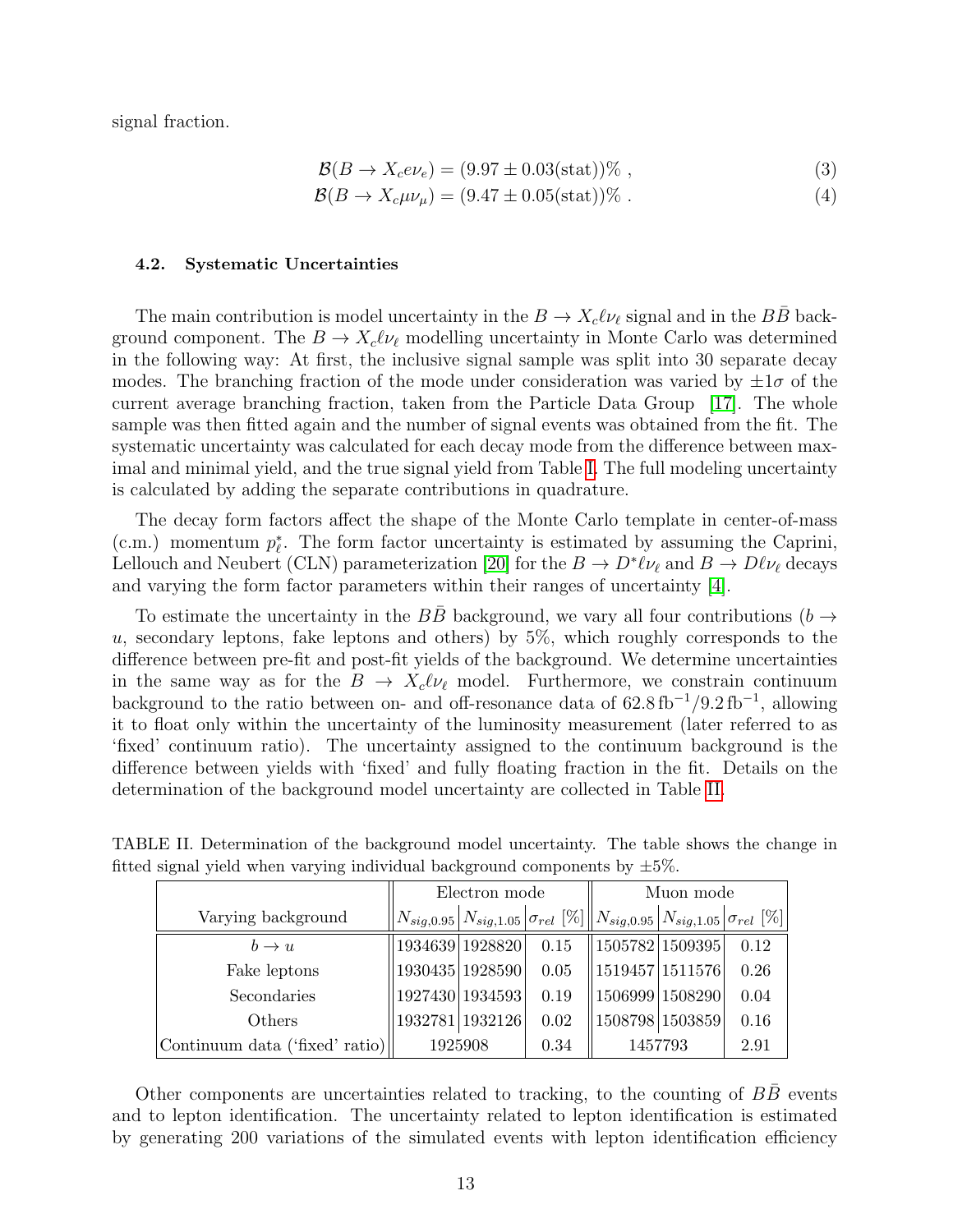and misidentification rates chosen randomly within their respective uncertainties. For each variation, the number of signal events  $(N_{sig,i})$  is calculated. The mean value and the standard deviation of the distribution of the obtained yields  $N_{sig,i}$  are used to determine the lepton identification uncertainty.

A tracking uncertainty of 0.69% is applied to the only charged particle that is reconstructed. The uncertainty from limited MC sample size in the reconstruction efficiency  $\epsilon^{\ell}(B)$ is at the sub-permille level and therefore negligible. Table [III](#page-13-0) summarizes our estimate of the systematic uncertainty in the electron and muon samples. The different components of systematic uncertainty are added in quadrature and the overall relative systematic uncertainties are found to be 3.77% and 4.79% for the electron and muon modes, respectively.

<span id="page-13-0"></span>

|                                               | Relative uncertainty $[\%]$ |      |  |
|-----------------------------------------------|-----------------------------|------|--|
| Contribution                                  | Electron mode Muon mode     |      |  |
| Tracking                                      | 0.69                        | 0.69 |  |
| $N_{B\bar{B}}$                                | 1.1                         | 1.1  |  |
| Lepton ID corrections                         | 1.64                        | 2.33 |  |
| $f_0/f_+, B$ lifetime                         | 1.2                         | 1.2  |  |
| $B \to X_c \ell \nu_\ell$ branching fractions | 2.65                        | 2.15 |  |
| $B \to X_c \ell \nu_\ell$ form factors        | 1.11                        | 1.11 |  |
| BB background model                           | 0.24                        | 0.34 |  |
| Off-resonance data model                      | 0.34                        | 2.91 |  |
| Sum                                           | 3.77                        | 4.79 |  |

TABLE III. Estimated relative systematic uncertainty on the  $B \to X_c \ell \nu_\ell$  branching fraction measurement in the two modes.

#### 5. CONCLUSION

We have measured the inclusive  $B \to X_c \ell \nu_\ell$  branching ratio in a Belle II sample corresponding to 62.8 fb<sup>−</sup><sup>1</sup> of integrated luminosity. The preliminary results for both lepton modes are

$$
\mathcal{B}(B \to X_c e \nu_e) = (9.97 \pm 0.03 \text{(stat)} \pm 0.38 \text{(sys)})\%,\tag{5}
$$

$$
\mathcal{B}(B \to X_c \mu \nu_\mu) = (9.47 \pm 0.05(\text{stat}) \pm 0.45(\text{sys}))\% \tag{6}
$$

The combined branching fraction is determined as the weighted mean. We conservatively assume electron and muon systematic uncertainties to be fully correlated and use the (larger) muon systematic uncertainty for the combined result. The average semileptonic branching fraction  $B \to X_c \ell \nu_\ell$  (where  $\ell$  can be either an electron or a muon) is thus found to be

$$
\mathcal{B}(B \to X_c \ell \nu_\ell) = (9.75 \pm 0.03 \text{(stat)} \pm 0.47 \text{(sys)})\%.
$$
 (7)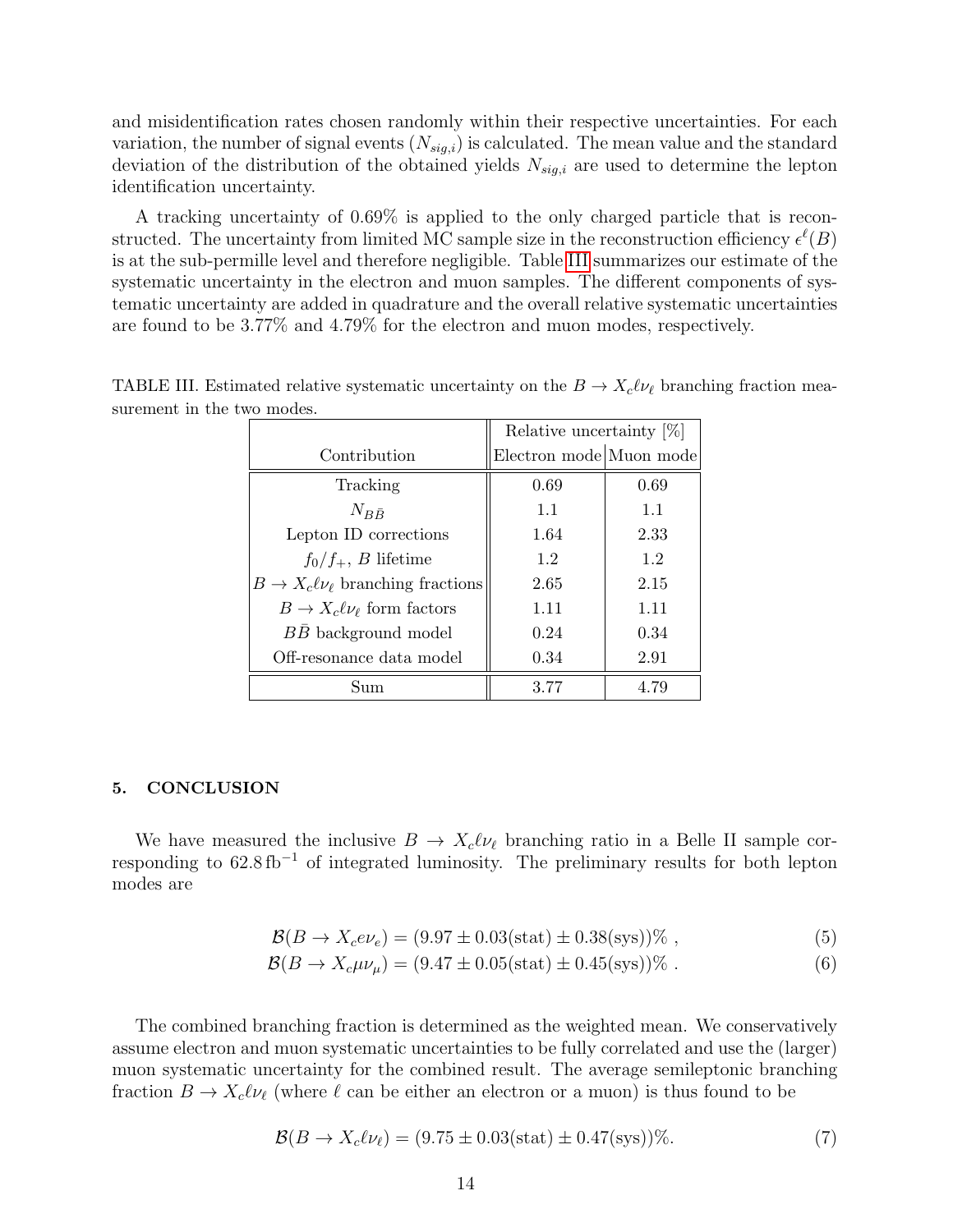# 6. ACKNOWLEDGMENTS

We thank the SuperKEKB group for the excellent operation of the accelerator; the KEK cryogenics group for the efficient operation of the solenoid; the KEK computer group for onsite computing support; and the raw-data centers at BNL, DESY, GridKa, IN2P3, and INFN for off-site computing support. This work was supported by the following funding sources: Science Committee of the Republic of Armenia Grant No. 20TTCG-1C010; Australian Research Council and research grant Nos. DP180102629, DP170102389, DP170102204, DP150103061, FT130100303, FT130100018, and FT120100745; Austrian Federal Ministry of Education, Science and Research, Austrian Science Fund No. P 31361-N36, and Horizon 2020 ERC Starting Grant no. 947006 "InterLeptons"; Natural Sciences and Engineering Research Council of Canada, Compute Canada and CANARIE; Chinese Academy of Sciences and research grant No. QYZDJ-SSW-SLH011, National Natural Science Foundation of China and research grant Nos. 11521505, 11575017, 11675166, 11761141009, 11705209, and 11975076, LiaoNing Revitalization Talents Program under contract No. XLYC1807135, Shanghai Municipal Science and Technology Committee under contract No. 19ZR1403000, Shanghai Pujiang Program under Grant No. 18PJ1401000, and the CAS Center for Excellence in Particle Physics (CCEPP); the Ministry of Education, Youth and Sports of the Czech Republic under Contract No. LTT17020 and Charles University grants SVV 260448 and GAUK 404316; European Research Council, 7th Framework PIEF-GA-2013-622527, Horizon 2020 ERC-Advanced Grants No. 267104 and 884719, Horizon 2020 ERC-Consolidator Grant No. 819127, Horizon 2020 Marie Sklodowska-Curie grant agreement No. 700525 'NIOBE,' and Horizon 2020 Marie Sklodowska-Curie RISE project JENNIFER2 grant agreement No. 822070 (European grants); L'Institut National de Physique Nucléaire et de Physique des Particules (IN2P3) du CNRS (France); BMBF, DFG, HGF, MPG, and AvH Foundation (Germany); Department of Atomic Energy under Project Identification No. RTI 4002 and Department of Science and Technology (India); Israel Science Foundation grant No. 2476/17, United States-Israel Binational Science Foundation grant No. 2016113, and Israel Ministry of Science grant No. 3-16543; Istituto Nazionale di Fisica Nucleare and the research grants BELLE2; Japan Society for the Promotion of Science, Grant-in-Aid for Scientific Research grant Nos. 16H03968, 16H03993, 16H06492, 16K05323, 17H01133, 17H05405, 18K03621, 18H03710, 18H05226, 19H00682, 26220706, and 26400255, the National Institute of Informatics, and Science Information NETwork 5 (SINET5), and the Ministry of Education, Culture, Sports, Science, and Technology (MEXT) of Japan; National Research Foundation (NRF) of Korea Grant Nos. 2016R1D1A1B01010135, 2016R1D1A1B02012900, 2018R1A2B-3003643, 2018R1A6A1A06024970, 2018R1D1A1B07047294, 2019K1A3A7A09033840, and 2019R1I1A3A01058933, Radiation Science Research Institute, Foreign Large-size Research Facility Application Supporting project, the Global Science Experimental Data Hub Center of the Korea Institute of Science and Technology Information and KREONET/GLORIAD; Universiti Malaya RU grant, Akademi Sains Malaysia and Ministry of Education Malaysia; Frontiers of Science Program contracts FOINS-296, CB-221329, CB-236394, CB-254409, and CB-180023, and SEP-CINVESTAV research grant 237 (Mexico); the Polish Ministry of Science and Higher Education and the National Science Center; the Ministry of Science and Higher Education of the Russian Federation, Agreement 14.W03.31.0026, and the HSE University Basic Research Program, Moscow; University of Tabuk research grants S-0256-1438 and S-0280-1439 (Saudi Arabia); Slovenian Research Agency and research grant Nos. J1-9124 and P1-0135; Agencia Estatal de Investigacion, Spain grant Nos.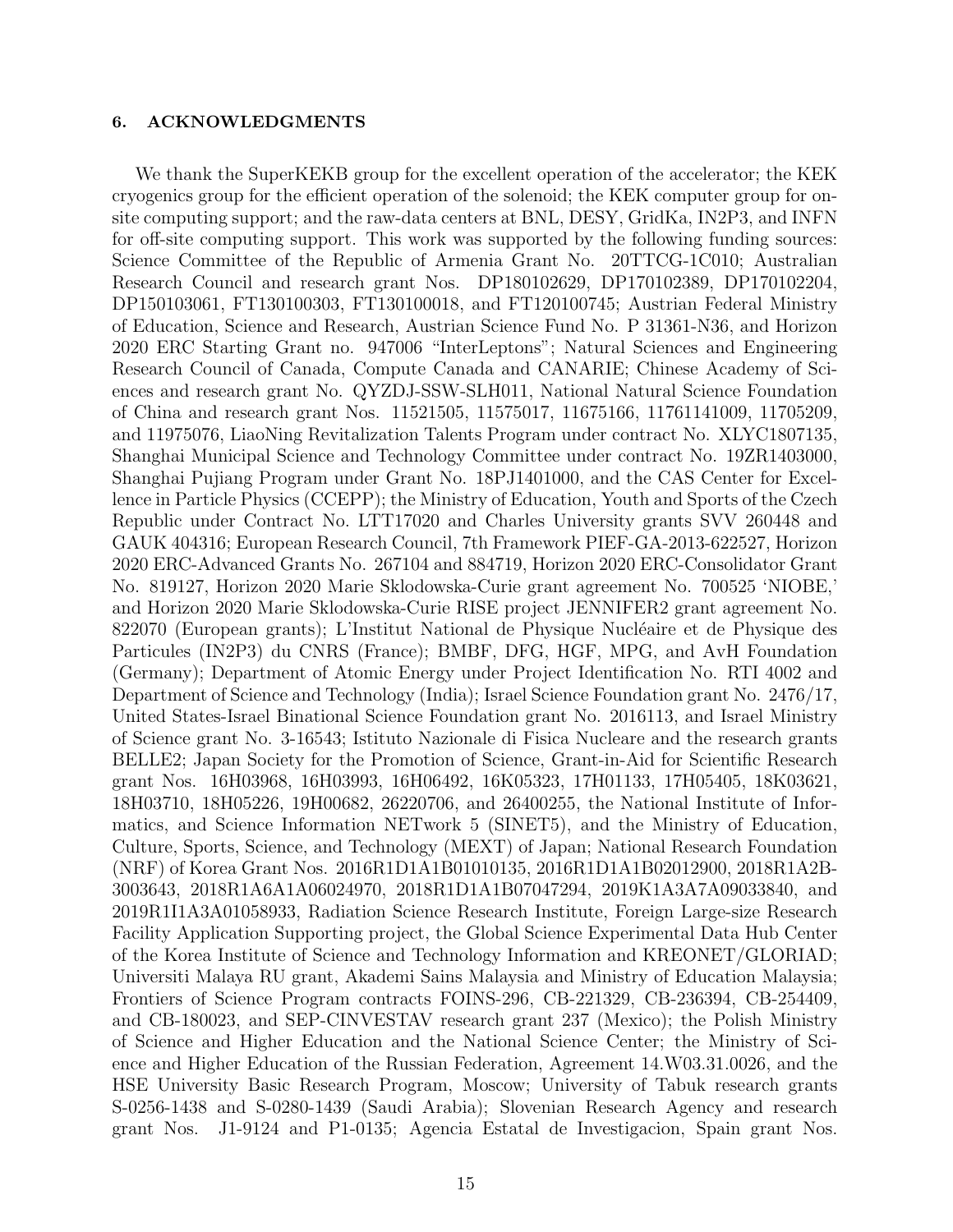FPA2014-55613-P and FPA2017-84445-P, and CIDEGENT/2018/020 of Generalitat Valenciana; Ministry of Science and Technology and research grant Nos. MOST106-2112-M-002- 005-MY3 and MOST107-2119-M-002-035-MY3, and the Ministry of Education (Taiwan); Thailand Center of Excellence in Physics; TUBITAK ULAKBIM (Turkey); National Research Foundation of Ukraine, project No. 2020.02/0257, and Ministry of Education and Science of Ukraine; the US National Science Foundation and research grant Nos. PHY-1807007 and PHY-1913789, and the US Department of Energy and research grant Nos. DE-AC06-76RLO1830, DE-SC0007983, DE-SC0009824, DE-SC0009973, DE-SC0010073, DE-SC0010118, DE-SC0010504, DE-SC0011784, DE-SC0012704, DE-SC0021274; and the Vietnam Academy of Science and Technology (VAST) under grant DL0000.05/21-23.

- <span id="page-15-1"></span><span id="page-15-0"></span>[1] N. Cabibbo, Unitary Symmetry and Leptonic Decays, [Phys. Rev. Lett.](https://doi.org/10.1103/PhysRevLett.10.531) 10, 531 (1963).
- [2] M. Kobayashi and T. Maskawa, CP Violation in the Renormalizable Theory of Weak Interaction, [Prog. Theor. Phys.](https://doi.org/10.1143/PTP.49.652) 49, 652 (1973).
- <span id="page-15-2"></span>[3] A. Pich, The Standard model of electroweak interactions, in 2006 European School of High-*Energy Physics* (2008) pp. 1–49,  $arXiv:0705.4264$  [hep-ph].
- <span id="page-15-3"></span>[4] Y. S. Amhis et al. (HFLAV), Averages of b-hadron, c-hadron, and  $\tau$ -lepton properties as of 2018, (2019), [arXiv:1909.12524 \[hep-ex\].](https://arxiv.org/abs/1909.12524)
- <span id="page-15-4"></span>[5] T. Abe et al. (Belle II Collaboration), Belle II Technical Design Report, (2010), [arXiv:1011.0352 \[physics.ins-det\].](https://arxiv.org/abs/1011.0352)
- <span id="page-15-5"></span>[6] Y. Ohnishi et al., Accelerator design at SuperKEKB, PTEP 2013[, 03A011 \(2013\).](https://doi.org/10.1093/ptep/pts083)
- <span id="page-15-6"></span>[7] F. Abudin´en et al. (Belle II Collaboration), Approved b counting analysis results with ichep2020, BELLE2-NOTE-PL-2020-006.
- <span id="page-15-7"></span>[8] D. J. Lange, The EvtGen particle decay simulation package, [Nucl. Instrum. Meth.](https://doi.org/10.1016/S0168-9002(01)00089-4) A462, 152 [\(2001\).](https://doi.org/10.1016/S0168-9002(01)00089-4)
- <span id="page-15-8"></span>[9] S. Jadach, B. F. L. Ward, and Z. Was, The Precision Monte Carlo event generator K K for two fermion final states in  $e^+e^-$  collisions, [Comput. Phys. Commun.](https://doi.org/10.1016/S0010-4655(00)00048-5) 130, 260 (2000).
- <span id="page-15-9"></span>[10] T. Sjostrand, S. Mrenna, and P. Z. Skands, A Brief Introduction to PYTHIA 8.1, [Comput.](https://doi.org/10.1016/j.cpc.2008.01.036) [Phys. Commun.](https://doi.org/10.1016/j.cpc.2008.01.036) 178, 852 (2008), [arXiv:0710.3820 \[hep-ph\].](https://arxiv.org/abs/0710.3820)
- <span id="page-15-10"></span>[11] F. D. Fazio and M. Neubert,  $b \to x_u \ell \bar{\nu}_\ell$  decay distributions to order  $\alpha_s$ , [Journal of High](https://doi.org/10.1088/1126-6708/1999/06/017) Energy Physics 1999[, 017–017 \(1999\),](https://doi.org/10.1088/1126-6708/1999/06/017) [arXiv:hep-ph/9905351 \[hep-ph\].](https://arxiv.org/abs/hep-ph/9905351)
- <span id="page-15-11"></span>[12] S. Agostinelli et al. (Geant4 Collaboration), Geant4: A Simulation toolkit, [Nucl. Instrum.](https://doi.org/10.1016/S0168-9002(03)01368-8) Meth. A506[, 250 \(2003\).](https://doi.org/10.1016/S0168-9002(03)01368-8)
- <span id="page-15-12"></span>[13] T. Kuhr, C. Pulvermacher, M. Ritter, T. Hauth, and N. Braun (Belle-II Framework Software Group), The Belle II Core Software, [Comput. Softw. Big Sci.](https://doi.org/10.1007/s41781-018-0017-9) 3, 1 (2019), [arXiv:1809.04299](https://arxiv.org/abs/1809.04299) [\[physics.comp-ph\].](https://arxiv.org/abs/1809.04299)
- <span id="page-15-13"></span>[14] G. C. Fox and S. Wolfram, Observables for the Analysis of Event Shapes in e+ e- Annihilation and Other Processes, [Phys. Rev. Lett.](https://doi.org/10.1103/PhysRevLett.41.1581) 41, 1581 (1978).
- <span id="page-15-14"></span>[15] M. Milesi, J. Tan, and P. Urquijo, Lepton identification in belle ii using observables from the electromagnetic calorimeter and precision trackers, [EPJ Web of Conferences](https://doi.org/10.1051/epjconf/202024506023) 245, 06023 [\(2020\).](https://doi.org/10.1051/epjconf/202024506023)
- <span id="page-15-15"></span>[16] R. J. Barlow and C. Beeston, Fitting using finite Monte Carlo samples, [Comput. Phys. Com](https://doi.org/10.1016/0010-4655(93)90005-W)mun. 77[, 219 \(1993\).](https://doi.org/10.1016/0010-4655(93)90005-W)
- <span id="page-15-16"></span>[17] P. Zyla et al. (Particle Data Group), Review of Particle Physics, PTEP 2020[, 083C01 \(2020\).](https://doi.org/10.1093/ptep/ptaa104)